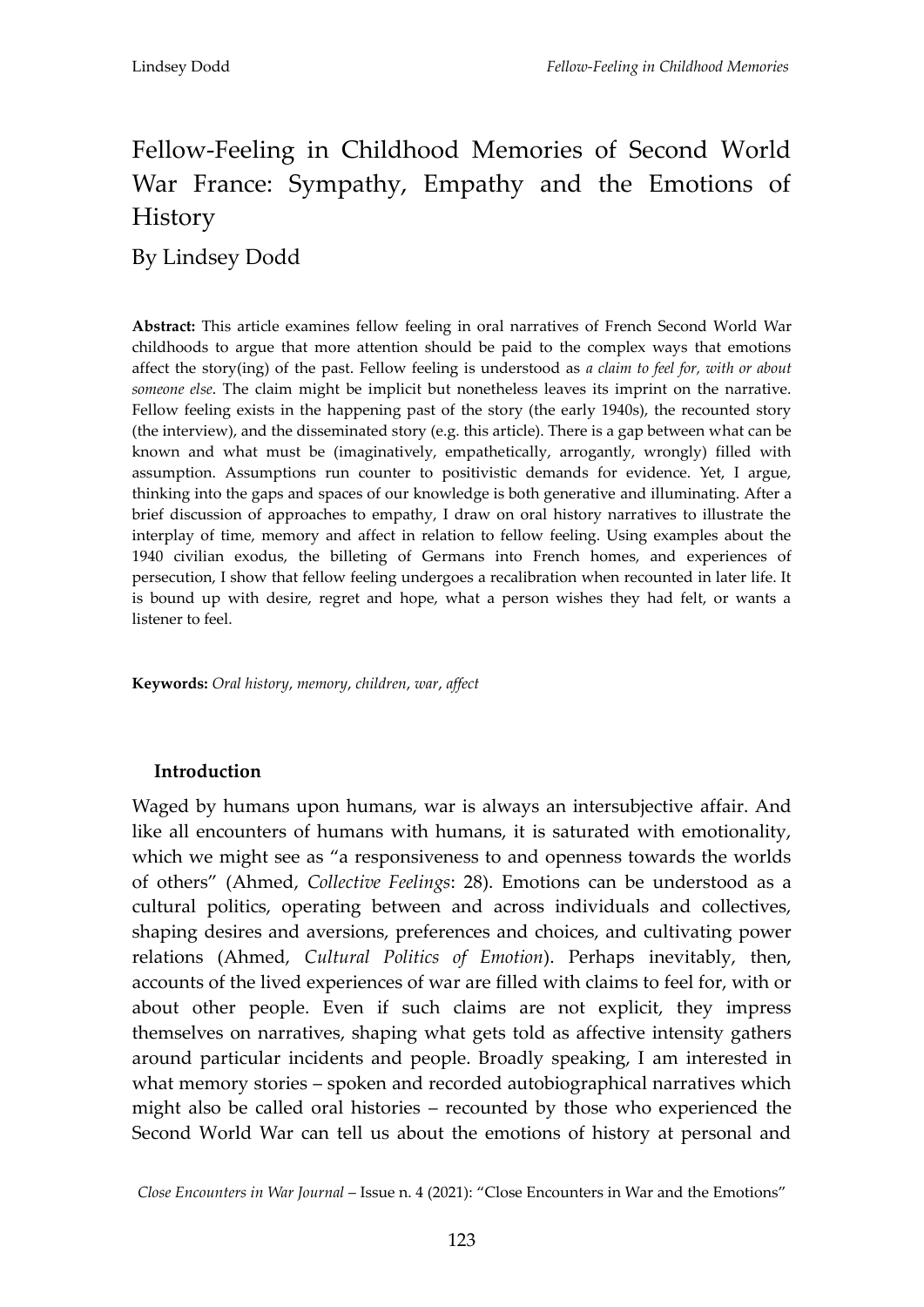collective levels. By the emotions of history, I do not mean the history of emotions. I mean the ways in which feelings *about the past* are generated, experienced, and circulate, publicly or privately, between groups and individuals, affecting the ways that the story of the past gets told.

More specifically, this article examines fellow-feeling in oral narratives of French Second World War childhoods to argue that careful attention should be paid to the complex ways it affects the story(ing) of the past. Fellow-feeling, understood as a claim to feel for, with or about other people, is bound into ideas of sympathy and empathy. The more modern concept of empathy is frequently invoked as a necessity for building respectful, peaceful, inclusive societies but, as this article suggests, empathy has both risks and limits. Sometimes sympathy may be the only – and the only ethical – form of fellow-feeling possible.

## **Oral history as an affective methodology**

This article analyses short extracts from three oral history interviews to illustrate some of these complexities, which are situated in both the narrated past and the narrating present. This present-past relation is what distances this work from history of emotions territory. The article aims to suggest what such complexities may mean in the aftermath of the Second World War in relation to guilt, shame and loss at private and collective levels. The three oral history extracts deal with three incidents which happened to three French children during the Second World War, later recounted by the adults they became. Marie-Rolande Cornuéjols reflected on her mother's behaviour during the refugee crisis of May-June 1940 known as the exodus. As the Germans invaded, perhaps eight million Belgian and French civilians fled south in fear, forming long columns of refugees on the roads, leading not just to social upheaval but also to traumatic outcomes, as refugees were machine gunned and bombed from the air, families were separated, and people left bereft by looting and destruction. The extract taken from Sylvette Leclerc's interview focuses on her experience of having German soldiers billeted in her family home, following the Armistice of June 1940. This was not an uncommon experience for families living north of the demarcation line established by the Armistice, and is a recurrent, and gendered, cultural trope of the era (depicted, for example, in Vercors' 1942 novel *La Silence de la Mer* and Irène Némirovsky's *Suite Française*, published posthumously in 2004). The striking scene extracted from Remy Ménigault's interview centres on his experience, as a little boy, of witnessing a train of Jewish children pass by the railway platform on which he stood. In total, nearly 76,000 Jews were deported from France and killed, with the complicity and active involvement of the French government; among these

*Close Encounters in War Journal* – Issue n. 4 (2021): 'Close Encounters in War and the Emotions'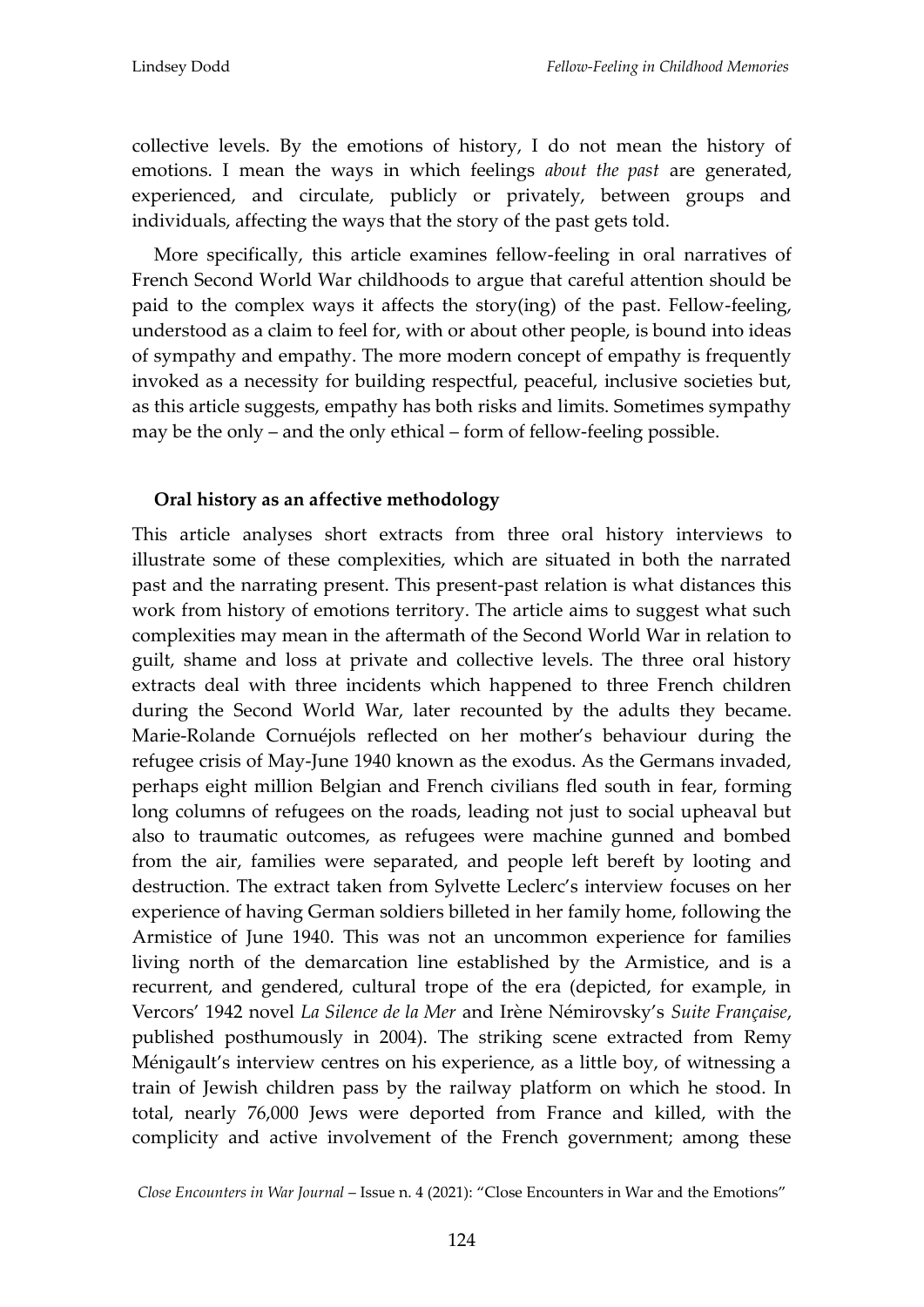were 10,500 children aged seventeen years or younger (Klarsfeld and others, *Le sauvetage des enfants juifs*: 152).

The three interviews were recorded by or for different organisations, at different points in time, and for different reasons. None were recorded by the author. Marie-Rolande Cornuéjols's interview was made available by the Archives municipals de Beaune, without any documented context of its date or origin. Sylvette Leclerc's was recorded in 2010 for a cultural organisation called Le Son des Choses, which operates across the Champagne-Ardennes region recording memories of its inhabitants' lives. The 2013 interview with Remy Ménigault is part of a collection recoded by the national railway history society, the Association pour l'histoire des chemins de fer (AHICF, or Rails et Histoire); Remy's parents were stationmasters. All interviews were recorded in French, and all translations are the author's.

This article contributes to discussions on the secondary analysis of alreadyrecorded oral history data by highlighting the value of intersubjective and interaffective relationships between the listener and the story(teller) when the listener is distant in time and space. Listening to other people's interviews can be as feeling-laden as conducting one's own, if listening practices are consciously attuned to the affective dimensions of the storytelling (Trivelli, *Exploring a "Remembering Crisis"*; Matthews, *Romani Pride*). I employed practices of affective listening, transcribing words, but also noting and reflecting on the emotional expression and weight of recorded words and gestures, noises off, mood, interaction and so on, as I felt and experienced them as an attuned listener. Selective translation took place long after the listening process occurred; listening and transcription were conducted in French; affective annotations to the transcript were made in English, the author's native language. Affective listening is by no means an objective, detached process, and its results derive from inferential interpretations drawing both on the evidence of the recording and the evidence of the listener's felt experience. Evidently, this is a subjective interpretive methodology, which draws on ideas from nonrepresentational, critical theoretical and cultural studies practices, not normally deployed in traditional positivistic scientific enquiry (e.g. Thrift, *Nonrepresentational Theory*; Stewart, *Ordinary Affects* and Knudsen & Stage, *Affective Methodologies*). In interpreting these stories, both against the grain and faced with all sorts of unknowns, I am comfortable with the inconclusiveness of what I propose, and recognise that I make only one interpretation among any number which are possible.

Cultural theorist Sara Ahmed notes that fellow-feeling always involves a fantasy of what you imagine others to be feeling (*Cultural Politics of Emotion*: 41).

*Close Encounters in War Journal* – Issue n. 4 (2021): 'Close Encounters in War and the Emotions'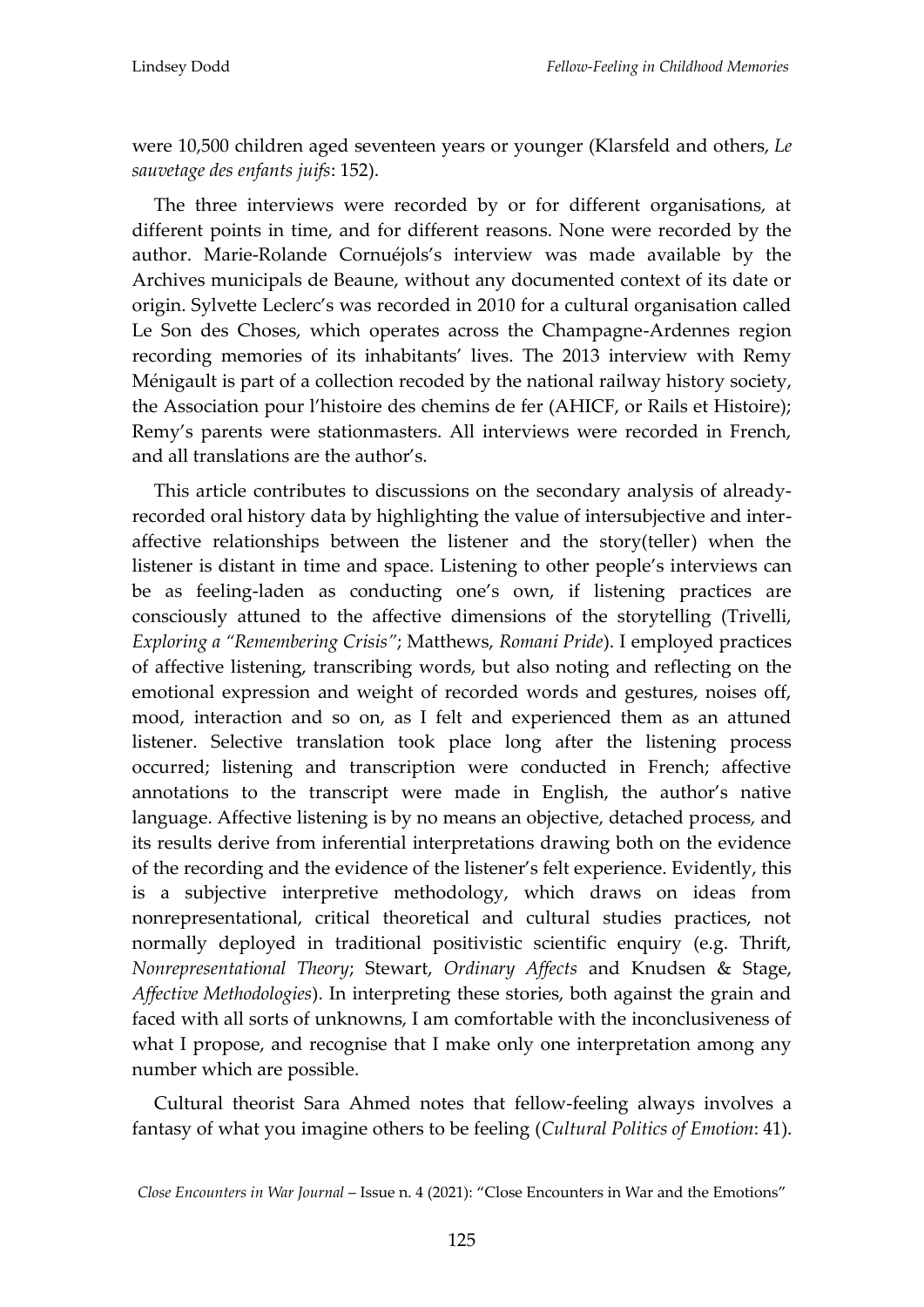She highlights the gap between what can be known and what must be filled with assumption. This inconclusiveness can be productive. Drawing on the researcher's own affective processes of feeling and imagining, and avoiding claims to omniscient knowledge of historical actors' lives, are honest and ethical ways of engaging with the people of the past (Code, *Ecological Thinking*: 41). In epistemological terms, we cannot *know* whether what these oral histories suggest is *true*; truths are filtered through many interpretations. But the fact that they suggest *something* to this researcher – made them feel, ponder and imagine – provides the basis for questions and responses (Vogel, *By the Light of what Comes after*: 257). Willing to risk the scholarly crime of speculation, I argue that thinking into the gaps and spaces of knowledge is both generative and illuminating.

This article is not just concerned with children's emotional encounters with war in the 1940s, but with adults' reflections on those encounters. Emotional encounters with war last a lifetime. The concept of 'composure' has often been used in oral history, to describe the double action of 'composing' (constructing) one's version of the past, and achieving 'composure' (a version of one's past one can accept at the time of telling) (on composure see, e.g. Thomson, *Anzac Memories*). Composure implies dichronicity: the evolution of memory over time, moving from "then" (or various "thens") to now, the moment of telling. Inspired by Henri Bergson's concept of durational time, this article's interpretation takes dichronicity further, into multitemporality. Memories are not just about 'now' and 'then': *all time* is inescapably present in a memory (see Hamilakis, *Sensorial Assemblages*). A single recounted incident holds within it the lived events which preceded it, family and national histories predating it, the contents of lives lived afterwards, national and family trajectories, and virtual histories of futures not lived. Memories rest as much on what is articulated as what goes unsaid but may be discernible, affecting and affected by many things including the narrating context. The interpretive processes deployed in this article are as concerned with what is unarticulated; evidently, this relies on a different kind of interpretation and listening, against the grain of language. What is clear is that fellow-feeling in the past is recalibrated when recounted later in life, as it is bound up with desire, guilt, shame, loss, later-gained knowledge, worldly experience, and hooked into national and international narratives about the wartime past. As will be suggested, fellow-feeling recounted in the present complicates the original emotions of a wartime encounter, with consequences for coming to terms with violence and injustice, and for individual composure.

*Close Encounters in War Journal* – Issue n. 4 (2021): 'Close Encounters in War and the Emotions'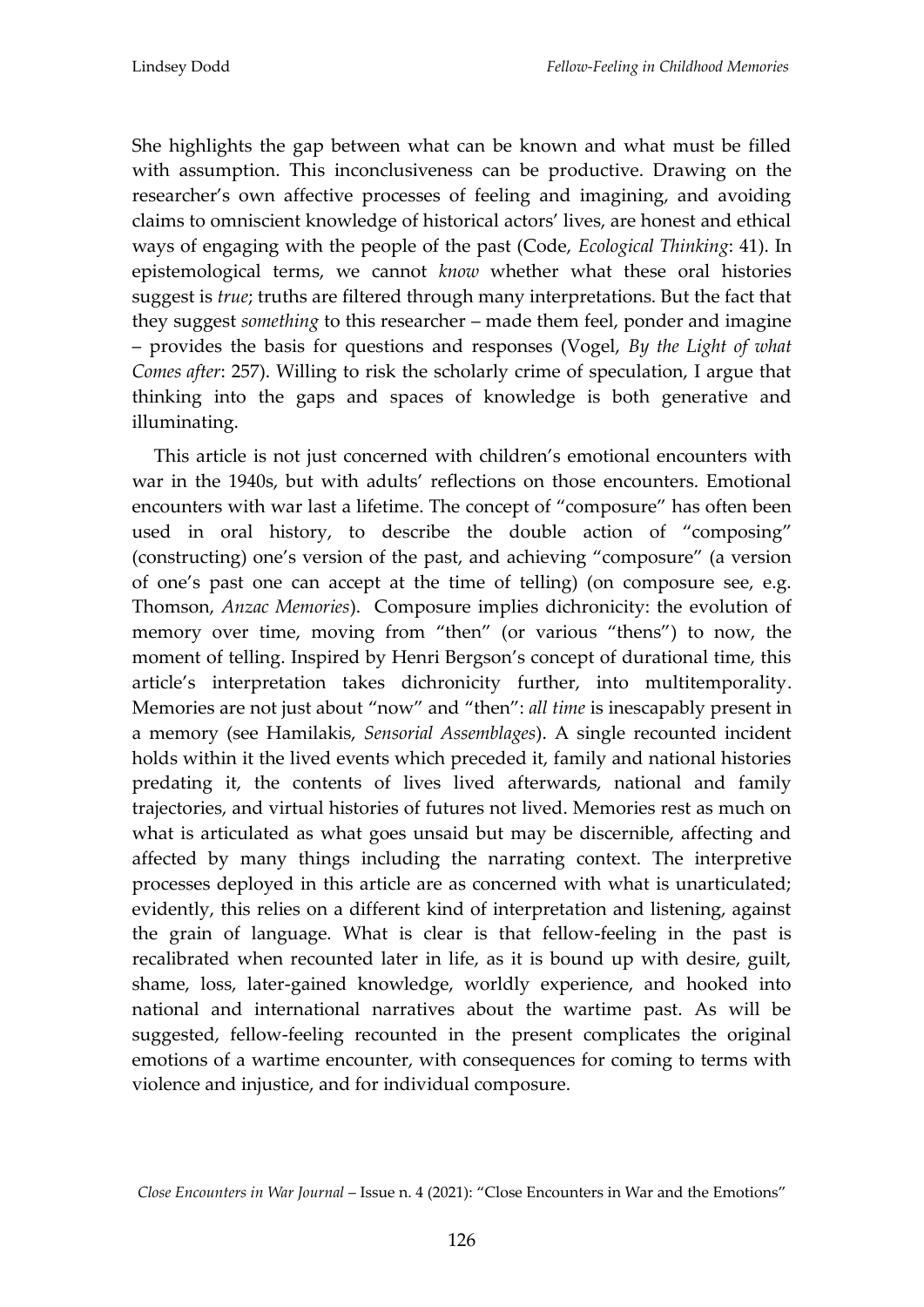# **Children, war, emotion**

Historians have studied many aspects of children's lives in war, including the various ways in which children become victims of war. Children's close encounters with war may result in injury, psychological damage, and lasting chronic conditions, mental and physical, such as the effects of malnutrition or bereavement (see e.g. Carroll and others, *Evaluation of Nutrition Interventions*; Daniele & Ghezzi, *The Impact of World War II*). Scholars have also investigated children's indoctrination by belligerent regimes (see e.g. Kater, *Hitler Youth*; Frierson, *Silence Was Salvation*), and there has been interest in children as participants in or bystanders to crimes against humanity (see e.g. Wessells, *Child Soldiers*; Donà, *"Situated Bystandership"*); both of these themes invoke issues around children's agency, a contested subject in the history of childhood (see e.g. Gleason, *Avoiding the Agency Trap*), and not one central to this article. My research on children in France in the Second World War has taken in children's experiences of bombing, evacuation and other forms of parental separation, their interaction with the wartime authoritarian Vichy regime, and aspects of their daily lives in war (see Dodd in references). I have drawn on the evidence of children's letters and drawings, local and state archives, and adult and child media such as press and radio.

But as my interest lies in both how war is experienced by children and how those experiences are remembered, oral history has been a key source. Oral history is a valuable methodological tool to study encounters with war because of its capacities both to reveal undocumented aspects of ordinary people's everyday lives, and to mediate past and present interpretations of individual and collective experience (see e.g. Ugolini, *Experiencing War*; Portelli, *The Order Has Been Carried Out*; Summerfield, *Reconstructing Women's Wartime Lives*; Jessee, *Negotiating Genocide in Rwanda*; and Clifford, *Survivors*). As such, it opens more of the past to historical scrutiny, and complicates it by refusing a clear divide between now and then.

It is worth commenting on how the present article differs in emphasis from history of emotions work. The history of emotions is a well-established subfield, and has produced fascinating accounts of past emotional lives, with some exploring specific emotions over time, others analysing 'emotional regimes' or 'emotional communities' by thinking through the embeddedness of historicised emotional experiences in past societies and cultures (see e.g. Plamper, *The History of the Emotions*). These studies usually draw on the representational evidence of written or artistic expression; they can only get at emotion in the past by way of its representation in language or art. Such work may define itself as unwilling or unable to analyse the 'embodied, sensate'

*Close Encounters in War Journal* – Issue n. 4 (2021): 'Close Encounters in War and the Emotions'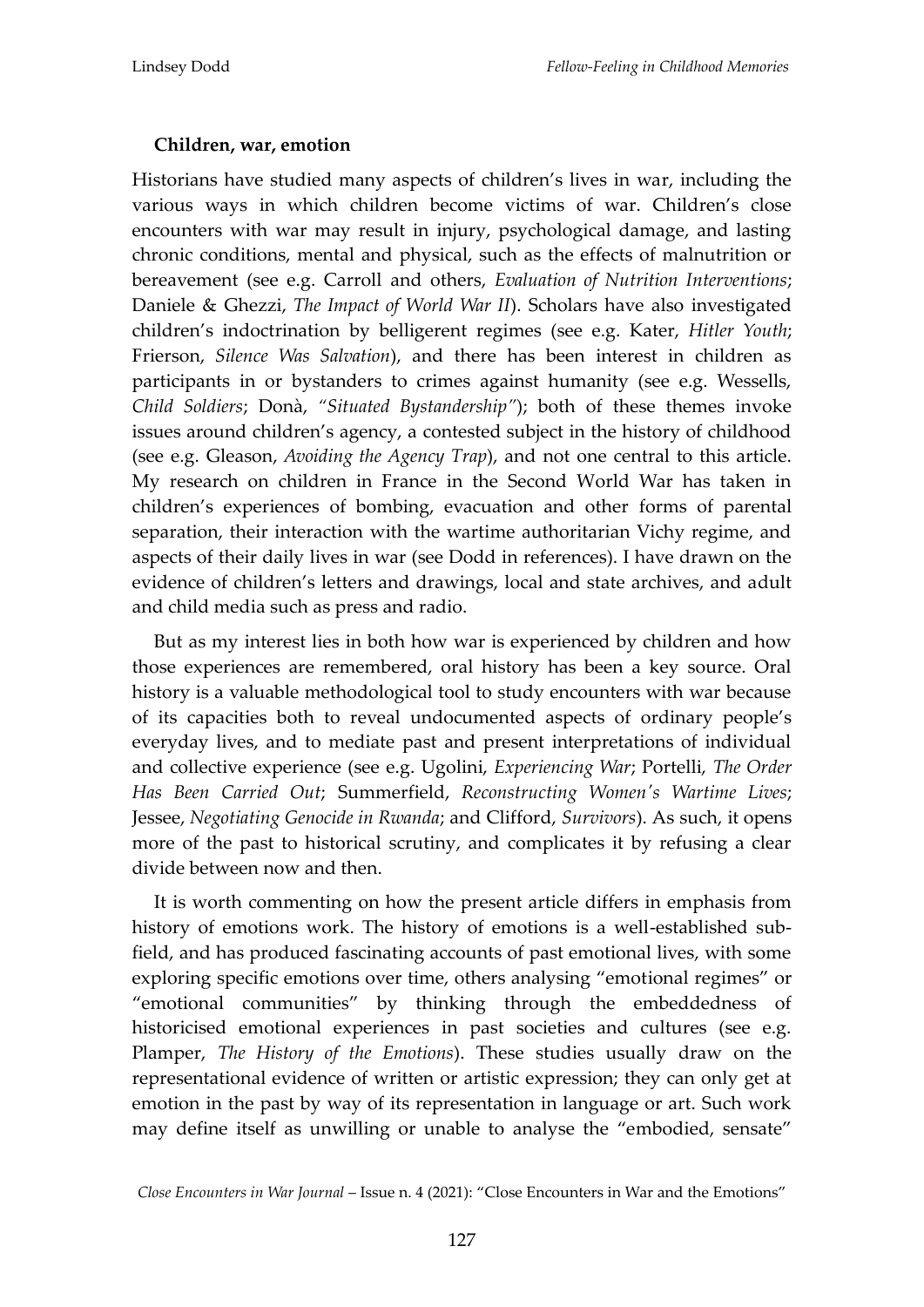world of past emotions (Trigg, *Introduction*: 11). Yet research which focuses solely on the discursive representation of emotion cannot tell us what was 'experienced' or, indeed, what was 'processed' by a sensate body in time and space; texts can only *represent* experience. It is uncommon, because of the evidentiary requirements of the historical discipline, to move, as this article does, into nonrepresentative and affective terrains in order to attempt to understand how feelings felt and feel.

Such attempts notwithstanding, oral history is not a black box recorder. All sorts of shifts, mutations and recomposures take place in the retelling of past experience, many of which are unknowable. Psychological research has examined memory for emotion in numerous experiments, the aims of which are often to determine whether past emotion is accurately recalled (e.g. Levine and others, *Functions of Remembering*). Psychologists have concluded, among other things, that emotional memories laid down under stress tend to be more accurately recalled *(*Henckens and others, *Stressed Memories*), and that happy memories are more malleable over time (Scollen and others, *The Role of Ideal Affect*). However, no such controlled experimental context can replicate the conversational processes of an oral history interview conducted sixty years after events. And while emotional experience was sometimes expressed in interviews in the mutually comprehensible language of emotives (I was afraid, she was happy), or observable emotional behaviours (smiling, crying), it can be as fruitful to consider how past emotional experiences press upon memory narratives, contouring what gets told, and to think about what exists in affect rather than in (spoken and body) language.

Oral historians have long been interested in emotion in interviews, but have tended to take emotion as the object of their analysis rather than the means (e.g. Thomson, *Indexing and Interpreting Emotion*). Despite the post-positivist turn in oral history, which saw scholars reaching 'beyond facts to meanings' (Portelli, *The Death of Luigi Trastulli*: 2), those meanings have still usually been sought in the expressed words and gestures recorded on audio or video. And although emotion may not be explicitly represented in spoken or body language, like a heavy stone on a rubber sheet, the story bulges with its felt traces. These feelings stick in memory, gather importance, and create the conditions for later retrievability. We may only be aware of this manner of feeling through affective attunements in our listening practices: feeling should be an important part of our interpretive toolkit (e.g. Matthews, *Romani Pride*). Emotions press upon us; they leave traces of feeling in our bodies, our minds and our memories. Sara Ahmed suggests that emotions 'define the contours of the multiple worlds that are inhabited by different subjects' (*Collective Feelings*: 25); she attributes to

*Close Encounters in War Journal* – Issue n. 4 (2021): 'Close Encounters in War and the Emotions'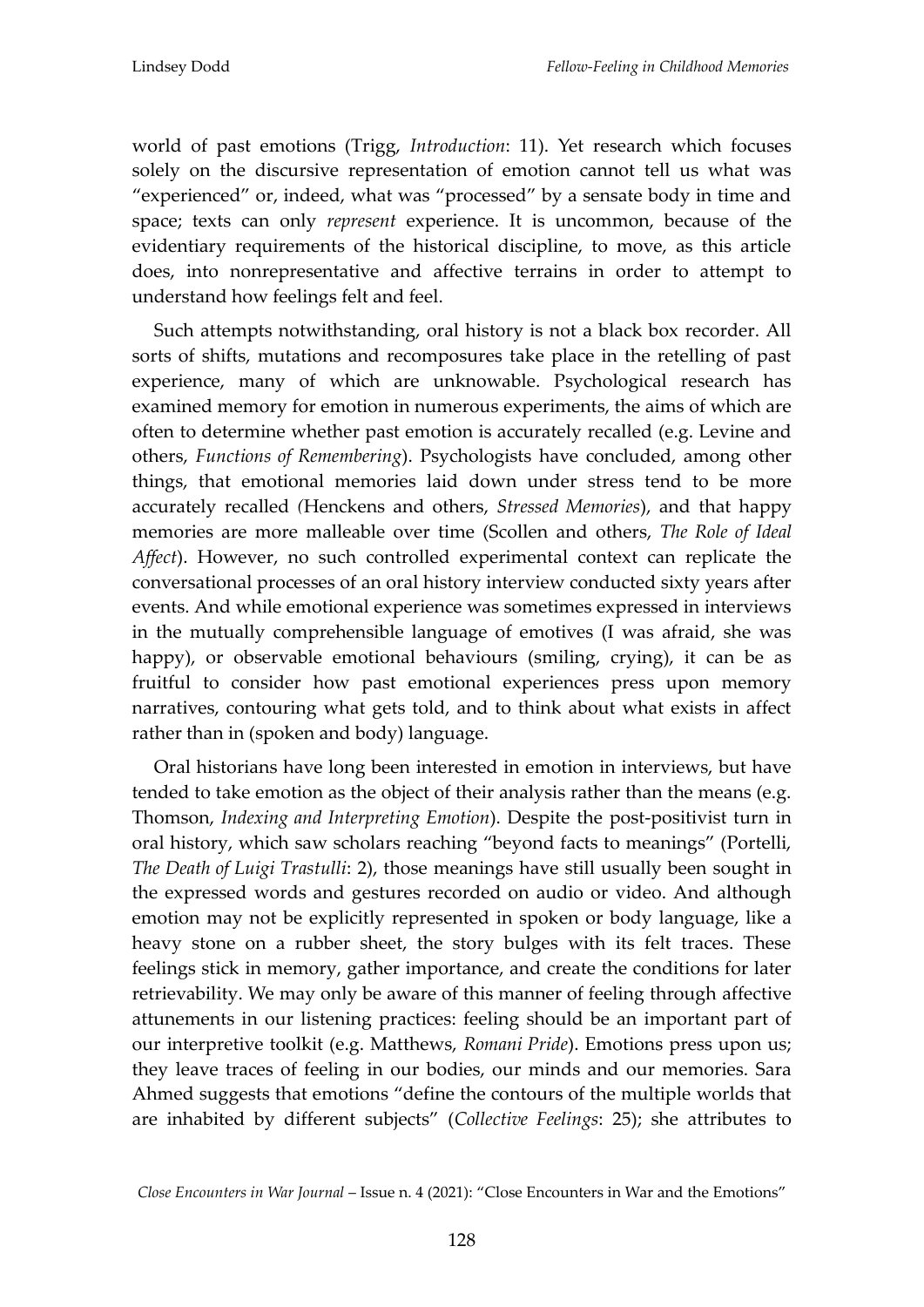them a quality to shape the social; they are 'bound up with how we inhabit the world 'with' others' (28). She writes that the *press* of the im*press*ion 'allows us to associate the experience of having an emotion with the very 'mark' left by the press of one surface upon another. So not only do I have an impression of others, but they also leave me with an impression; they impress me and impress upon me' (29). Sociologist Eduardo Bericat states that 'as human beings we can only experience life emotionally: *I feel, therefore I am*' (*The Sociology of Emotions*: 491; his emphasis). If that is the case, then memories of experiences must be memories of feeling. We can therefore consider many – if not all – oral history narratives to be structured by feeling and that feeling may be discerned by looking for affective intensities (Massumi, *The Autonomy of Affect*: 87). Thus tracking articulated and inarticulated feeling can provide insight into past emotional states when memories were laid down, and present ones as they are told.

## **Empathy and history**

In contrast with emotion, which is usually taken as the object of analysis rather than its means, empathy is more commonly understood *by historians* as the means of analysis rather than its object (not so in other disciplines; see e.g. Lanzoni, *Empathy*). Empathy is a particular kind of felt relational engagement with another human being; we can put it, along with sympathy, under the heading fellow-feeling. Tyson Retz has outlined the opportunities for empathy in historical practice as the 'emotional engagement' with the people of the past, the 'imaginative exploration' of the past, and bringing the 'possibility of freeing history from evidentiary limitations and entering more fully into the experiences of everyday and marginalized people' (2). Michael Roper has written that "the ability to imaginatively connect with the subjectivities of people in the past is what historians understand as empathy' (*The Unconscious Work of History*: 174). Empathy is seen as "an imaginative tool that can expand understandings of the suffering of others' (Field, *Critical Empathy through Oral Histories*: 663), and Retz notes its presence in history teacher training initiatives since the 1970s as the means to promote among students "an enriched understanding of historical context [via] reference to the beliefs, values and goals of the people who lived, thought and acted in it' (*Empathy and History*: 1). Yet making empathy nothing but an accessory to 'understanding' or 'connecting' does not do it justice. Samuel Moyn has criticised historians' 'rediscovery' empathy, and particularly its status as a 'methodological requirement'. He says that 'everyone feels the pressure to 'empathize' with the experience (and notably the suffering) of others' (*Empathy in History*: 397), but

*Close Encounters in War Journal* – Issue n. 4 (2021): 'Close Encounters in War and the Emotions'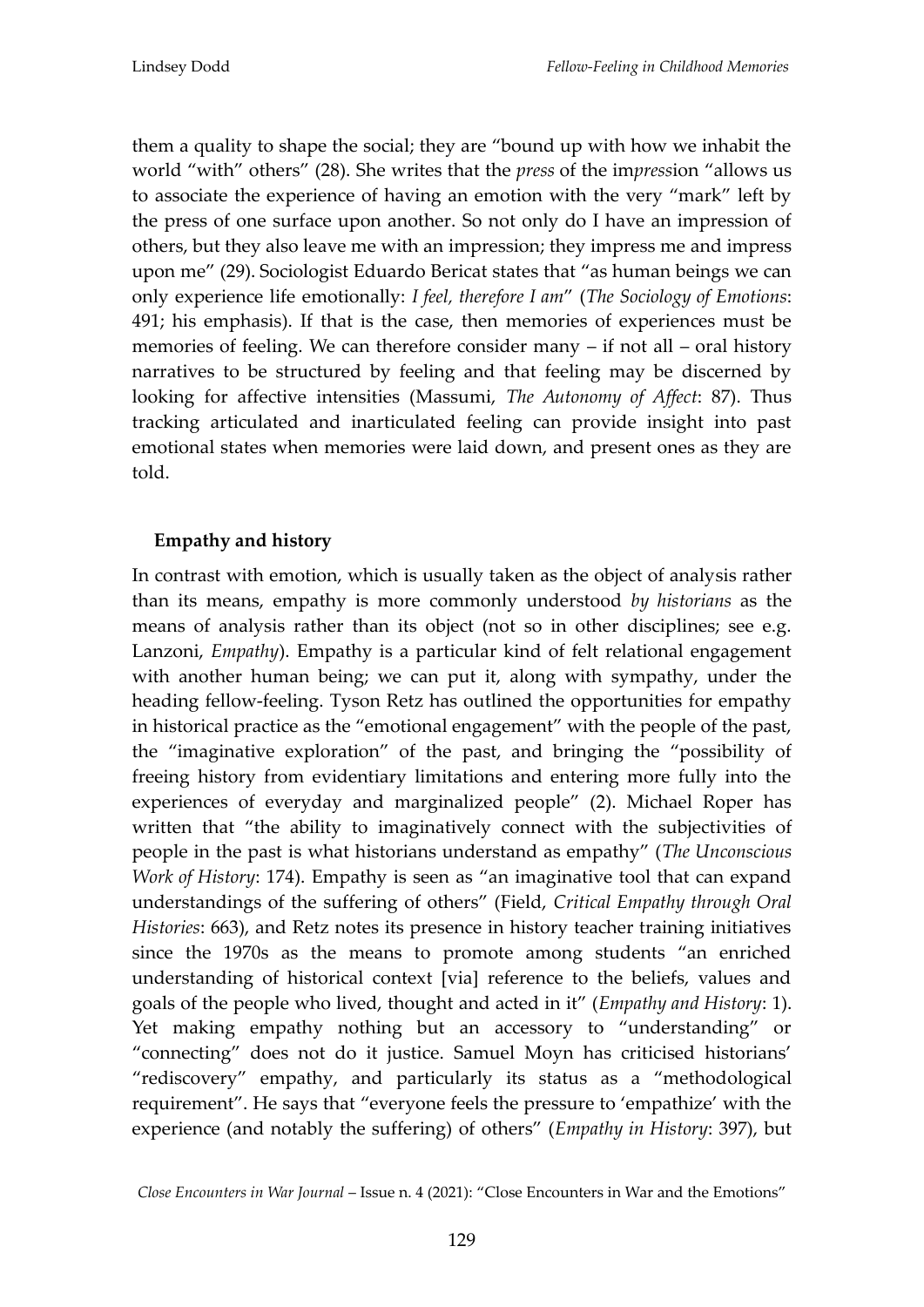notes that empathising in the right kind of way is normatively and nontransparently controlled. This methodological tool called empathy lacks clarity in its definition, workings and applicability, and Moyn questions whether it should be 'morally – not to mention historiographically – obligatory' (398). It has indeed become commonplace to invoke the necessity for empathy, and Moyn is right to urge caution, given the limits of empathy's reach.

Sean Field recalls the importance of empathy to oral historians who, he says, tend to 'see empathy as central to their listening techniques', marking it out once more as a methodological imperative (*Critical Empathy through Oral Histories*: 663). He notes that they may succeed or fail in their empathising, citing his own comment to an interviewee: 'I know how you feel'. He recognised afterwards that he did not and could not (665-666). He cautions that the 'empathetic imaginings of researchers are at best approximate visualizations' of interviewees' lifeworlds (663), and continues: 'Empathy for qualitative researchers is neither sympathy nor an emotion but a tool of understanding, which involves imagining what the interviewee possibly experienced and thought at specific moments' (663). Caution is necessary, but Field's decoupling of empathy and emotion is problematic, as is his disconnection from sympathy. Although sympathy has become rather unfashionable, its uses and functions matter in human interactions. As Sara Ahmed proposes, empathy and sympathy complicate the politics of emotion because they shape relations of power between individuals (*Cultural Politics of Emotion*: chapter 2). Empathy, then, is clearly of interest to historians and oral historians, but has usually been seen in methodological terms. This article is just as interested in empathy – and other forms of fellow-feeling – as the object of research.

#### **Fellow-feeling**

Debates about sympathy and empathy reach across morality and ethics, hermeneutics, phenomenology, into poetics and aesthetics, and cultural studies. Not only do the different branches of psychology define empathy differently, they do not always agree on the meanings of each other's research. Beyond ongoing work on so-called 'mirror neurons', research suggests two levels of empathising: the first, a form of mirroring – involving these neurons – which allows us to resonate with others' mental states immediately, but in an inflexibly responsive way not accessible to consciousness; and the second, a form of mental projection, which is cognitively more complex, flexible and reflexive, and accessible to consciousness, allowing us to project our mental states to infer another person's mental state (Corradini & Antonietti, *Mirror* 

*Close Encounters in War Journal* – Issue n. 4 (2021): 'Close Encounters in War and the Emotions'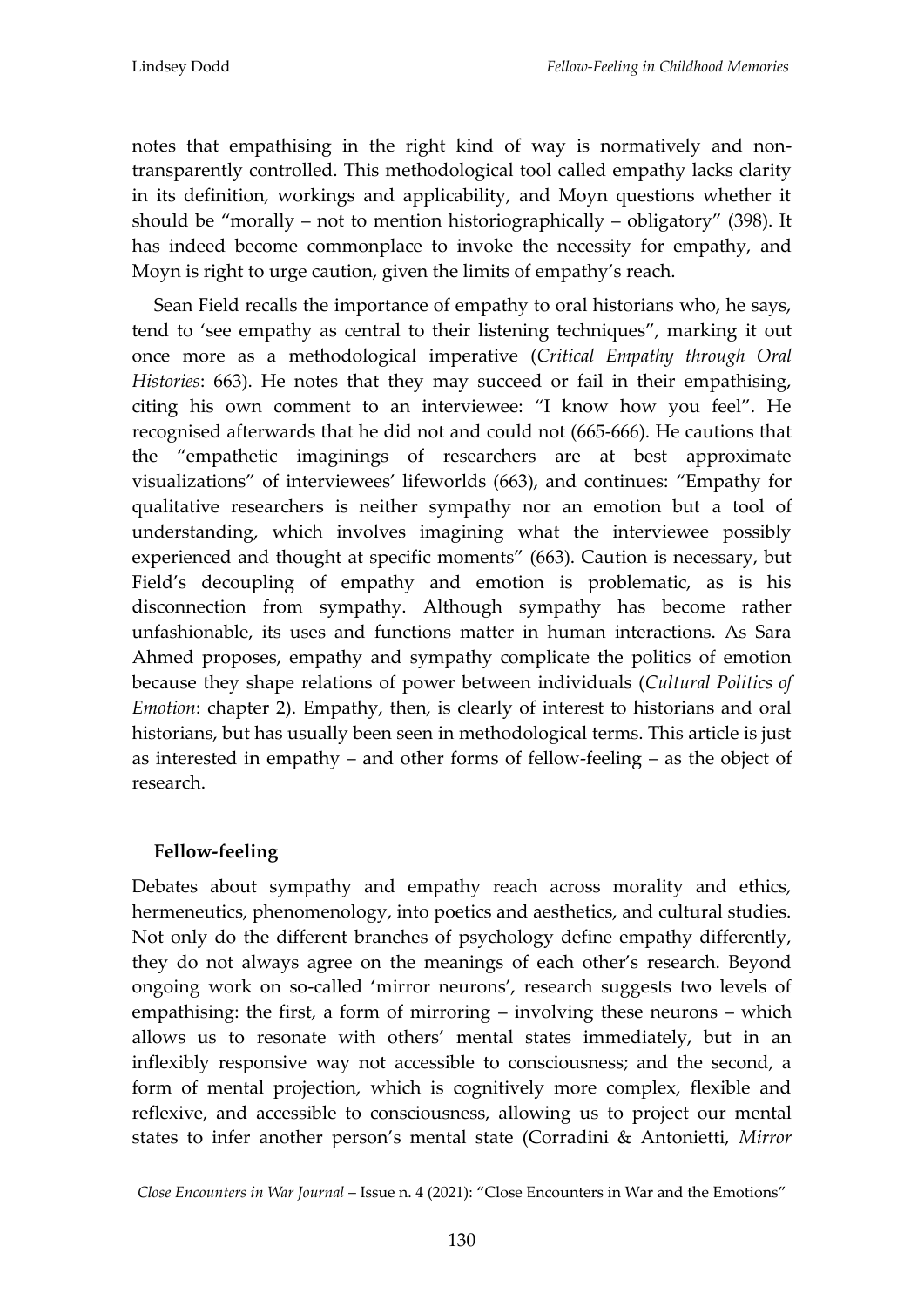*Neurons and their Function*: 1153). The variety of ways that empathy is being researched and understood leads to further questions about what it is actually for (Smith, *What is Empathy for?*: 709). Is empathy 'the cognitive act of attributing a context to another person's behaviour in order to make sense of it'? (Retz, *Empathy and History*: 6) Does it, more precisely, enable humans 'to understand what others intend to do', thus giving it anticipatory value? (Corradini & Antonietti, *Mirror Neurons and their Function*: 1152) Or does it exist to 'provide us with knowledge of how others feel'? Not just that they feel something, but how that feeling feels (Smith, *What is Empathy for?*: 711). In each case, empathy is a prosocial behaviour; given history's concern with the social above almost all, it is surprising, then, not to see empathy more commonly discussed by historians as motivation and intention for action in the past.

Terminology is slippery. The popular psychologist Brené Brown has described empathy as connection with others, and views sympathy as disconnection, and less desirable. <sup>1</sup> If we turn to the Merriam-Webster dictionary, however, we see sympathy described as sharing feelings, and empathy as understanding feelings without sharing them. <sup>2</sup> Robert Solomon places empathy, sympathy, compassion and pity under the banner of 'fellowfelling', while Elizabeth Spelman differentiates compassion as 'suffering with' others and pity as 'suffering for' others (both cited in Ahmed, *Cultural Politics of Emotion*: 41). Even if we agree that empathy is, in some way, 'feeling what another person feels', how can this be possible with historical actors? How can we 'catch' their feelings, asks Tyson Retz? (*Empathy and History*: 6) Sara Ahmed might respond that we do not "catch" emotions from other people. Feelings are generated inter-relationally and do not seep in from outside or emanate from the inside; they grow *between* people and things. She writes:

Emotions are not simply directed at nearby others: a *feeling for and with others* can also occur when others are remote or distant. Such distance is transformed into proximity through the very 'impressions' we make of others, which transforms others into objects of feeling. (*Collective feelings*: 34; my emphasis)

Like others, Ahmed makes use of the prepositions *for* and *with* to think about fellow-feeling.

Yet it seems that both sympathy and empathy are feeling *with* others, in some way, and, as Adam Smith wrote, 'nothing pleases us more than to observe in other men a fellow feeling with all the emotions of our own breast' (cited in Smith, *What is Empathy for?*: 720)*.* It satisfies us to be 'in tune with' others (711). Bringing the Greek-rooted English words sympathy and empathy together with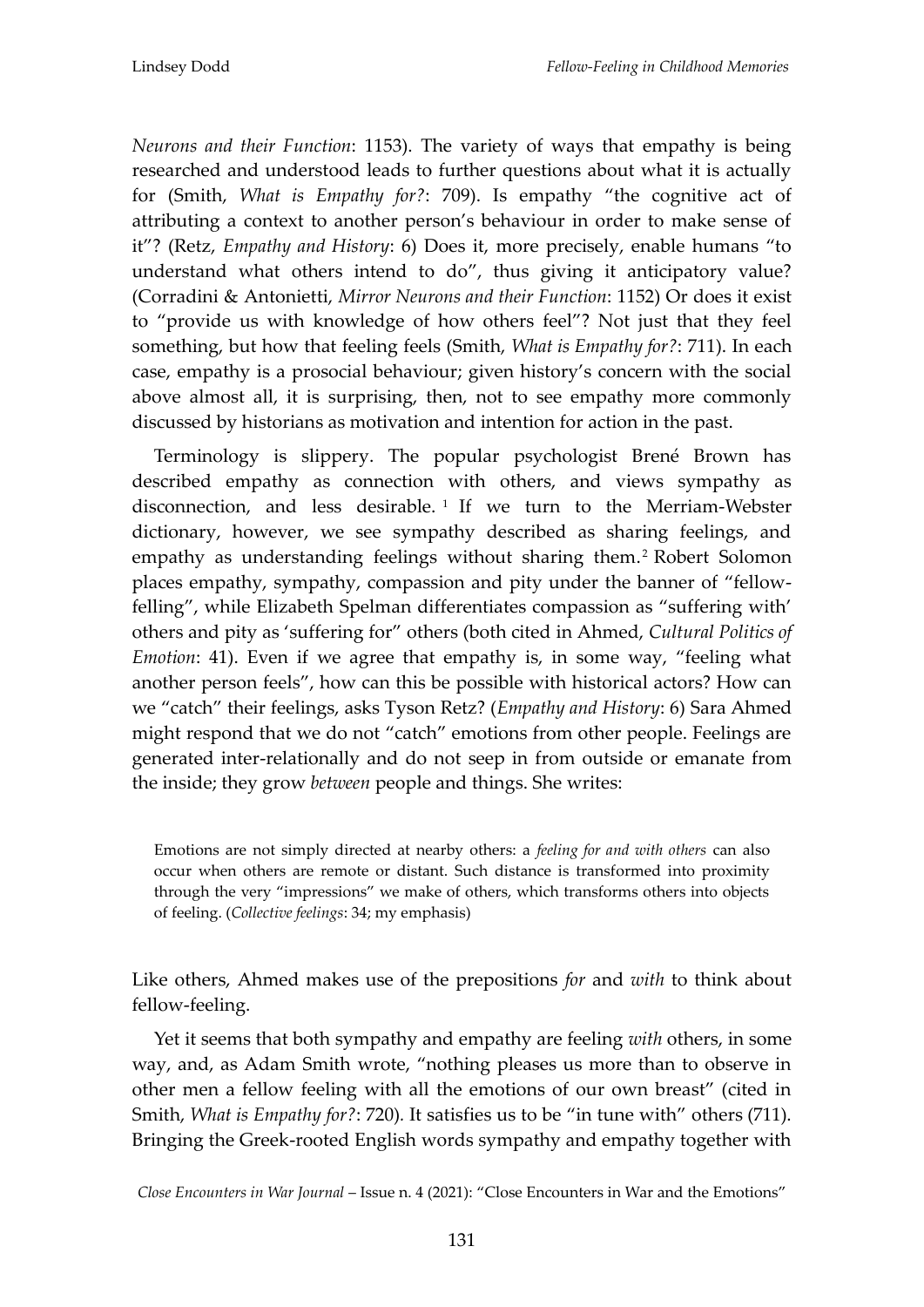their German translations helps make distinctions. In English, the Greek-rooted prefix 'sym' gives a sense of *feeling together* or *with*, whereas 'em' gives a sense of *feeling in* or *within*. In German, the translation of sympathy is *Mitleid*, which carries the sense of *feeling along with*, whereas empathy is translated by *Einfühlung*, which gives the sense of *feeling into*. In English and German, the word sympathy integrates companionship in the act of feeling *along with* and *together*, which feeling 'for' cannot convey, as it objectifies one of the parties. And in both languages, the word for empathy points to an internalisation of feeling. In contrast with Brené Brown's description above, it seems as though sympathy reaches out from the sympathiser, while empathy happens inside the empathiser. Although these words help delineate *where* feeling might be happening, and the relation between two feeling parties, it gives no sense of *what* is felt.

Empathy is often described as putting yourself in someone else's shoes, or seeing things from their point of view. One of empathy's great puzzles is to do with this displacement. Kramer asks: 'Are we only *imaginatively* – *as if* – putting ourselves into really foreign situations? Or are we truly thinking, seeing, and feeling as would the other or as we would from the other's perspective, no matter how dissimilar?' (*As if*: 279, his emphasis). Adam Smith wrote that 'it is by changing places *in fancy* with the sufferer, that we come either to conceive or to be affected by what he feels' (Smith cited in Sugden, *Beyond Sympathy and Empathy*: 70; my emphasis). For Smith and others, this displacement is an act of imagination, or as Ahmed would have it, a fantasy or a 'wish feeling' (*Cultural Politics of Emotion*: 30). Thus empathy carries a great many risks. It rests on assumptions of what it might feel like to be in someone else's shoes. At worst, it may fall into "sadistic solipsism", where the other's individuality is subsumed; identity of perspectives is assumed, and thus the other's identity is effaced (Kramer, *As if*: 285). At best, empathy achieves some level of accuracy, but a number of conditions must be met. The observer must be "consciously aware" that another person feels in a particular way, and must be 'consciously aware' of what being that particular way feels like (Smith, *What is Empathy for?*: 712- 713). They must be 'acquainted with the feel' of a particular feeling, either by feeling it themself, simultaneously, or reaching into episodic memory to locate an experience of being "in some state that affectively matches" or "is similar enough' (714). The first risk, then, stems from empathy's rootedness in imagination, which opens the door to misrepresentation, misinterpretation and misappropriation. Its second risk derives from its moral ambivalence. To empathise does not mean to care. Empathy may lead to care, or it may simply lead to a morally neutral comprehension of another perspective. A torturer uses empathy to anticipate the response of the person on whom he inflicts pain, in

*Close Encounters in War Journal* – Issue n. 4 (2021): 'Close Encounters in War and the Emotions'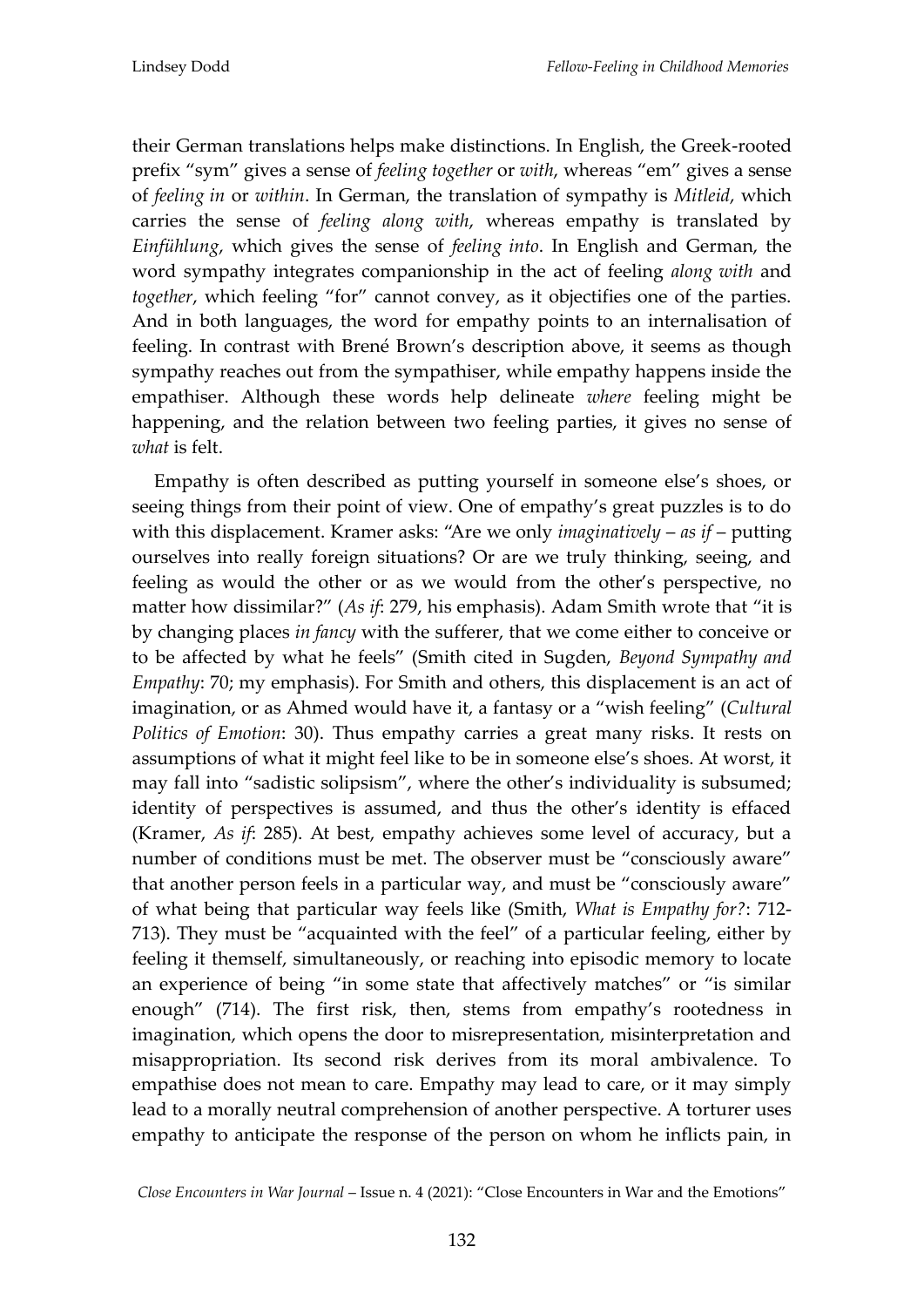order to torture better (716). So while empathy may appear desirable to promote greater understanding of other perspectives, it has limitations in relation to imagination, experience and care.

Sympathy is also risky. Returning to the question of *what* is being felt, we might say that in empathy, we should be feeling *it* with someone else, where *it* is the same thing they are feeling. Sympathy pertains to non-identical feeling. We feel *something* with someone else, as in alongside them, but our feelings differ from theirs. Sympathy therefore has a reputation for objectification, condescension and insincerity. But there is more to it. First, sympathy does not collapse the boundaries of otherness, nor does it assume that feelings are transparently replicable between individuals. Second, in the gap between the sympathiser and the other person, there is space to develop critical judgements. As Phillips notes in relation to compassion, the Latin-rooted companion to sympathy, we make a judgement about how what is happening to the other person affects their capacity to flourish (Phillips, *On the Advantage and Disadvantage*: 53). The torturer might empathise with his victim, but if he sympathised he could not do his job. Yet sympathy's non-identity of feeling may be twisted:

The pain of others becomes 'ours', an appropriation that transforms and perhaps even neutralizes their pain into our sadness.  $[...]$  It is not so much that we are "with them" by feeling sad [...]. Rather we feel sad *about* their suffering, an "aboutness" that ensures they remain the object of 'our feeling' (*Cultural Politics of Emotion*: 21; her emphasis).

Again, here is a route into solipsism and effacement. Yet Ahmed turns the inability to feel *it* with someone else – to empathise through an identity of feeling – into an ethical call:

The impossibility of feeling the pain of others does not mean that the pain is simply theirs, or that their pain has nothing to do with me. I want to suggest here, cautiously and tentatively, that an ethics of responding to pain involves being open to being affected by that which one cannot feel. (30)

Genuinely felt, sympathy does not appropriate the feelings of others and upholds an ethics of care. We cannot care only for those into whose shoes we knowledgably and consciously step. Sympathy extends fellow-feeling to those with experiences alien to our own, whose feelings, unlike the torturer's, we see as justifiable and appropriate. 'Care', Joel Smith writes, 'clearly falls on the side of sympathy" (*What is Empathy for*?: 716), while "[e]mpathy can be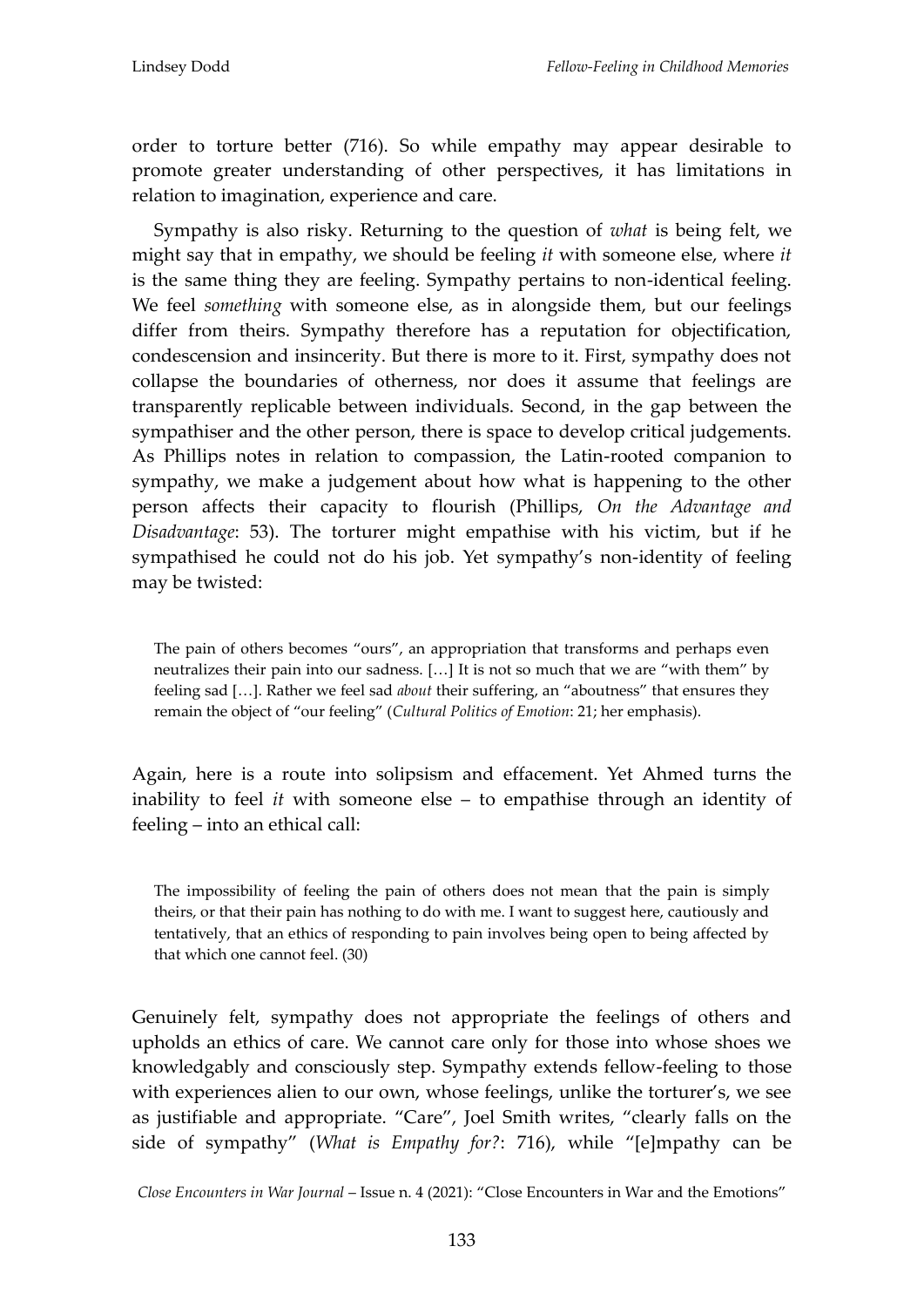consistent with the indifference of pure observation or even the cruelty of sadism' (Darwall, *Empathy, Sympathy, Care*: 261). For these reasons, empathy may suit the traditional objectivism of historical enquiry as a methodological tool; and for these reasons, sympathy deserves further exploration.

# **A mother's despair**

The rest of this article draws on extracts from the interviews with Marie-Rolande Cornuéjols, Sylvette Leclerc and Remy Ménigault, which were introduced above, to think about three things. First, the children's different experiences of fellow-feeling in relation to various others, occasioned through their own close encounters with war in the past. Second, the recalibration of that fellow-feeling when the story gets told in later life: this is an important issue in relation to understanding how oral histories about childhood might be methodologically different to oral histories recorded about periods of adulthood, a question which is undertheorised by oral historians, who frequently use memories of childhood but rarely discuss their specificity (for two recent examples see Cullinane, *"The Man Was the Fella that Went Out to Work"* and Byrne, *Growing up in "The Mental"*). Third, these three extracts enable reflection on the complex problems of French war memory (e.g. Rousso, *The Vichy Syndrome*; Gildea, *Marianne in Chains*; Ledoux, *Le Devoir de mémoire*; and Wieviorka, *La mémoire désunie*). In a population that actively collaborated with the Nazis at state and societal levels, *and* actively resisted the occupation and the Vichy regime, *and* stood by, simply trying to survive amid widespread violence, family separation and extreme penury, all memories are bound into bigger stories of suffering, perpetration and victimhood.

In May and June 1940, as the Wehrmacht advanced into France and millions of civilians fled (Diamond, *Fleeing Hitler*), Marie-Rolande was around ten years old. Her father had been mobilised into the army, and so her mother, with Marie-Rolande and her younger brother, had moved to Antibes (Alpes-Maritimes) from Paris, to live with her own parents. But after the Italians declared war on France, lacking a bomb shelter, they began to feel increasingly anxious. At the invitation of her sister, Marie-Rolande's mother decided to move with her children to the interior of France, to Peyrat-le-Château (Haute-Vienne), where other family members had sought refuge. Two incidents on the journey struck the girl Marie-Rolande, and their affective intensity causes them to stick in her memory. Marie-Rolande's feelings about her mother show a reasoning child, who recognized the gulf between how things were and how they should be. She said:

*Close Encounters in War Journal* – Issue n. 4 (2021): 'Close Encounters in War and the Emotions'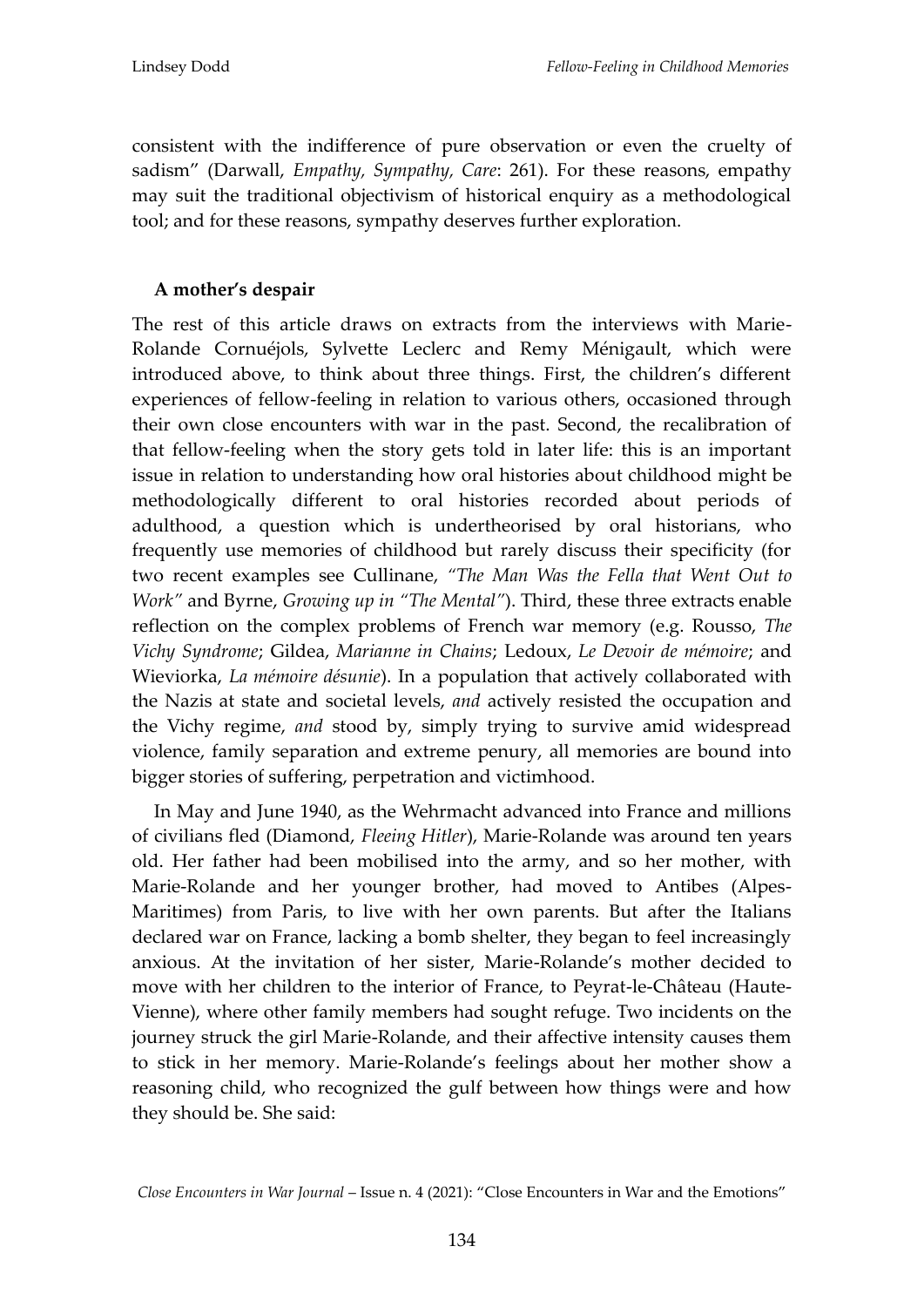So we left, leaving my grandparents there, and I'll always see, but this is because I was so young, I'll always see my mother, completely exhausted, sleeping on the ground [she emphasises the words] in Limoges station. That's really stayed with me. Mum lying on the ground! [Again, she emphasises the words] Really, on the ground! In the station  $-$  , I wasn't asleep, I was next to my brother, looking after my brother, and I was cross. I said to myself 'It's not possible to do such things.' The shame of it! I don't mean to overstate it, but it was really shocking. And after that, we took an old [tram] to get from Limoges to Peyrat-le-Château, and Mum was watching night fall [from the window], it's a flash memory which has really stayed with me. I was sitting next to Mum, and Mum was looking out, at the countryside as night was falling, and she said to me 'Do you think we'll get used to it? Do you think it will be alright?' And I remember thinking to myself, 'How can an adult ask advice from a child of ten?' It really shocked me. Because it wasn't for me to tell her if it would be alright. (*Interview with Marie-Rolande Cornuéjols*, Archives municipals de Beaune.)

Marie-Rolande articulates remembered emotions: shock, annoyance, shame. Her recognition that her mother was exhausted justifies why she slept on the ground, and the older Marie-Rolande includes this detail. But the young Marie-Rolande was astonished at behaviour that transgressed the norms of respectability, and left Marie-Rolande responsible for her brother.

Marie-Rolande's narrated self – the young girl – struggled, it seems, either to empathise or to sympathise with her mother during these moments. This marks the child as separate from the adult; she inhabits a separate lifeworld, and is not dependent on her parent for the interpretation of what is around her. The clarity of these remembered feelings in relation to her mother flags them as striking. Perhaps – thinking into the gaps of my knowledge – one reason they strike her is because of the discomfort which her recollected inability to empathise or sympathise generates in her memory. Sugden notes the philosopher Adam Smith's point that the 'dissonance between our sentiments and those of others is a source of pain' and that we feel 'unease and irritation [when] we cannot sympathize with someone else's apparent sentiments of distress' (*Between Sympathy and Empathy*: 72). The emotions that impress on memories are not just emotions experienced in the past, but emotions generated in between past experiences and present evaluations. Of course, the young Marie-Rolande might struggle to empathise with her mother at the time, given that it was probably impossible for her to find in her own episodic memory an emotional state which 'affectively matched' her mother's despair. Sara Ahmed has noted that 'how feelings feel in the first place may be tied to a past history of reading [those feelings]" and that "recognition (of this feeling, or that feeling) is bound up with what we already know' (*Cultural Politics of Emotion*: 25). With little experience of life, Marie-Rolande could not share in her mother's affective

*Close Encounters in War Journal* – Issue n. 4 (2021): 'Close Encounters in War and the Emotions'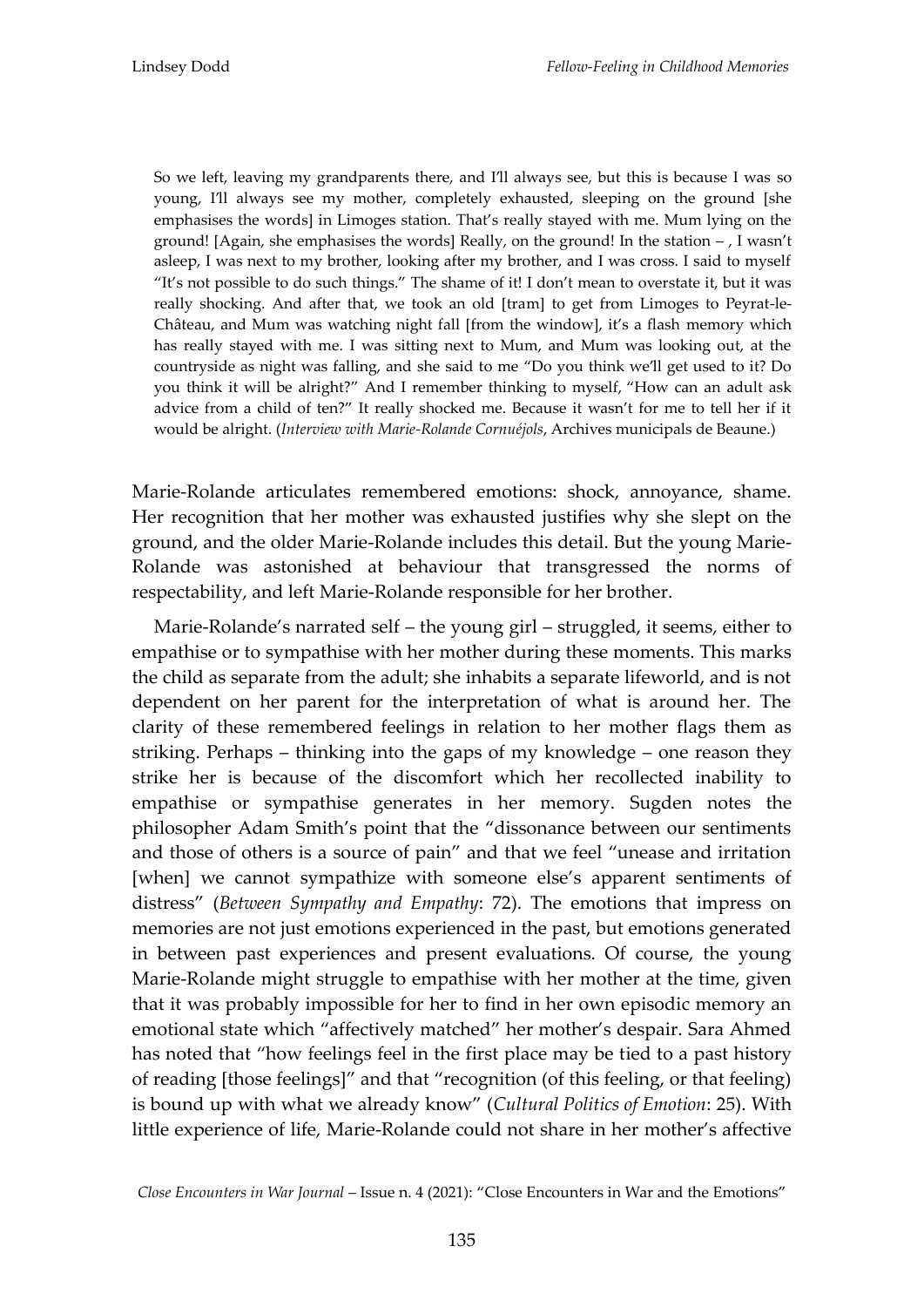state. This uncomfortable gap in part creates the affective intensity of these incidents; it is why the story got told.

The recalibration which occurs later is not explicitly articulated in language, but listening affectively to the story suggests feelings of regret are present. As noted above, emotional resonance with others is highly valued. Adam Smith proposed that we approve of other's feelings to the extent that we 'go along' with them; as Sugden paraphases 'to the extent that we have fellow-feeling for them' (*Between Sympathy and Empathy*: 74). Marie-Rolande did not go along with her mother's feelings in the past, but her retelling of the story denotes a shift; we see her process of composure. She may still not go along with them, but she recognizes they were, perhaps, legitimate in the circumstances. The older Marie-Rolande does not necessarily put herself in her mother's shoes, but she can feel something other than her child's disapproval, which validates the her mother's despair as appropriate to the situation. In this non-identity of feeling, in her care for her mother's condition which emerges through the uneasy child-adult gap, and in the granting of approval by telling the story, fellow-feeling appears as sympathy.

Marie-Rolande is a victim of war, although she does not label herself such. War created suffering in her life. She experienced the trauma of Italian bombing in Antibes, she was deprived of her father, on the road as a refugee for the second time, and emotionally abandoned by her overwhelmed mother. Marie-Rolande's memories are contoured by the impressions made by fear and anxiety across 1940. Enemies and perpetrators are absent from the story; they are not in the next two cases. Marie-Rolande's victimhood rests not an encounter with physical violence, but within her involuntary, inevitable imbrication in the waves of anxiety that the German invasion sent rippling across France. While French civilians who were neither collaborators or resisters have often been stigmatised as *attentiste* – waiting it out, looking out for themselves – such a label ignores the complex, minute, interpersonal emotional interactions taking place in ordinary everyday life which are the mark of war's impacts on young lives.

#### **The young German**

Sylvette was born in 1932, and spent the war in Saint-Mesmin (Aube) in the Occupied Zone of France. German soldiers were billeted in her family home:

At first, I was really scared of these Germans, and then afterwards, they requisitioned a room at my parents' house. There were only two rooms: one downstairs, and one upstairs. It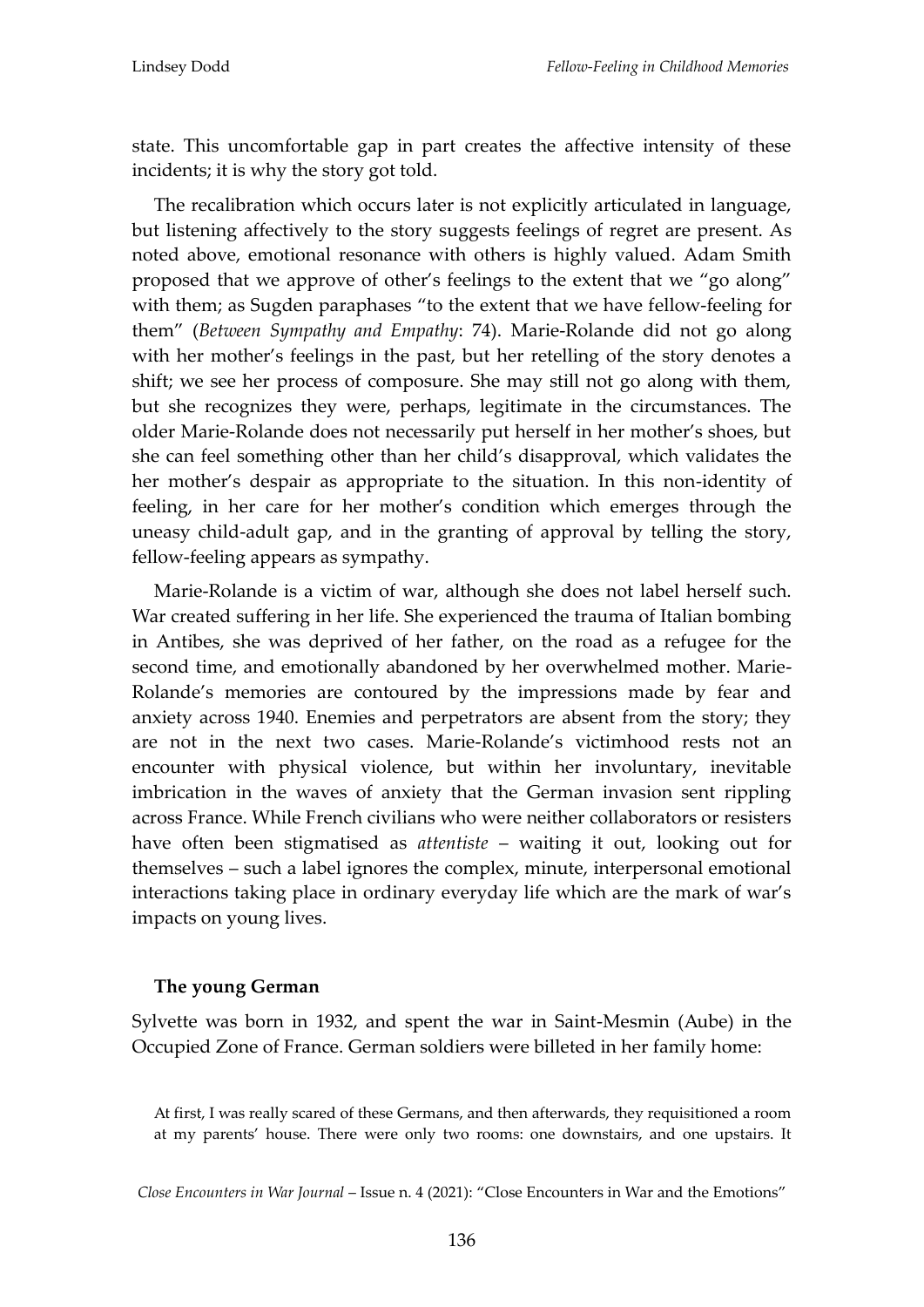wasn't really even an upstairs actually, it was more of a loft with a mansard window [...]. In winter, it was too difficult to heat that room, so we all slept downstairs in the same room. And they requisitioned the upstairs room. We had Germans billeted there for quite a while. It wasn't always the same ones, because they got moved around. And well, some of them really frightened me, and made a big impression on me. But others were nicer. And as the years passed, they became younger and younger. They didn't have enough men for their troops, so they were really young. I remember the last one. He can only have been eighteen, that's all. You could see he really missed his family, because he was always with us, the children, my goodness – ! [There is a pause, an audible catch in her voice. She sighs audibly.] (*Interview with Sylvette Leclerc*, Le Son des Choses)

Sylvette's narration moves between an articulation of past emotional states (being scared, frightened), and a non-explicit articulation of fellow-feeling in this wartime encounter. Sylvette does not describe the billeted Germans in detail. She passes over the earlier men, but dwells on the last young man, probably there in 1944.

Unlike Marie-Rolande, Sylvette does not narrate her child-self's feelings towards this young man; she just says he spent a lot of time with the children of the household. As with Marie-Rolande's story, though, it is the case that what is remembered and retold is what was felt. Given that she does not recount shared activities, conversations, or how she felt at the time, it could be suggested that no strong feelings were evoked by this relationship. Yet Sylvette knew what it was like to be separated from family members; her father had been taken prisoner of war in 1940. Perhaps – thinking into the gaps of knowledge – this was how she inferred that he missed his own family. But she had no experiential resources to enable her to empathise with the young man's experiences as a Hitler Youth, a Nazi, a soldier entering a dangerous war that was nearly lost, as a perpetrator of violence. From the limited account she gives, we cannot know much about the child's feelings, except I assume – based on my analysis of a corpus of 120 oral history narratives like this one – that if they were strong, shocking or unusual, she might have said more. Strong feelings are sticky in memory. The young German was a brief part of her everyday life, and we do not know whether she regarded him with empathy, sympathy or anything other than the habit of regular acquaintance. Nor do we know the fate of this young man, but we – and she – might assume the worst. Over 700,000 Germans were killed, went missing or were taken prisoner during the period of the liberation of France in July and August 1944, and as the German army was forced into retreat, soldiers were being taken prisoner or going missing in action at a rate of 70,000-75,000 per month across the winter (Biraben, *Pertes allemandes au cours de la deuxième guerre mondiale*: 520).

We know more about Sylvette's fellow-feeling for this young German at the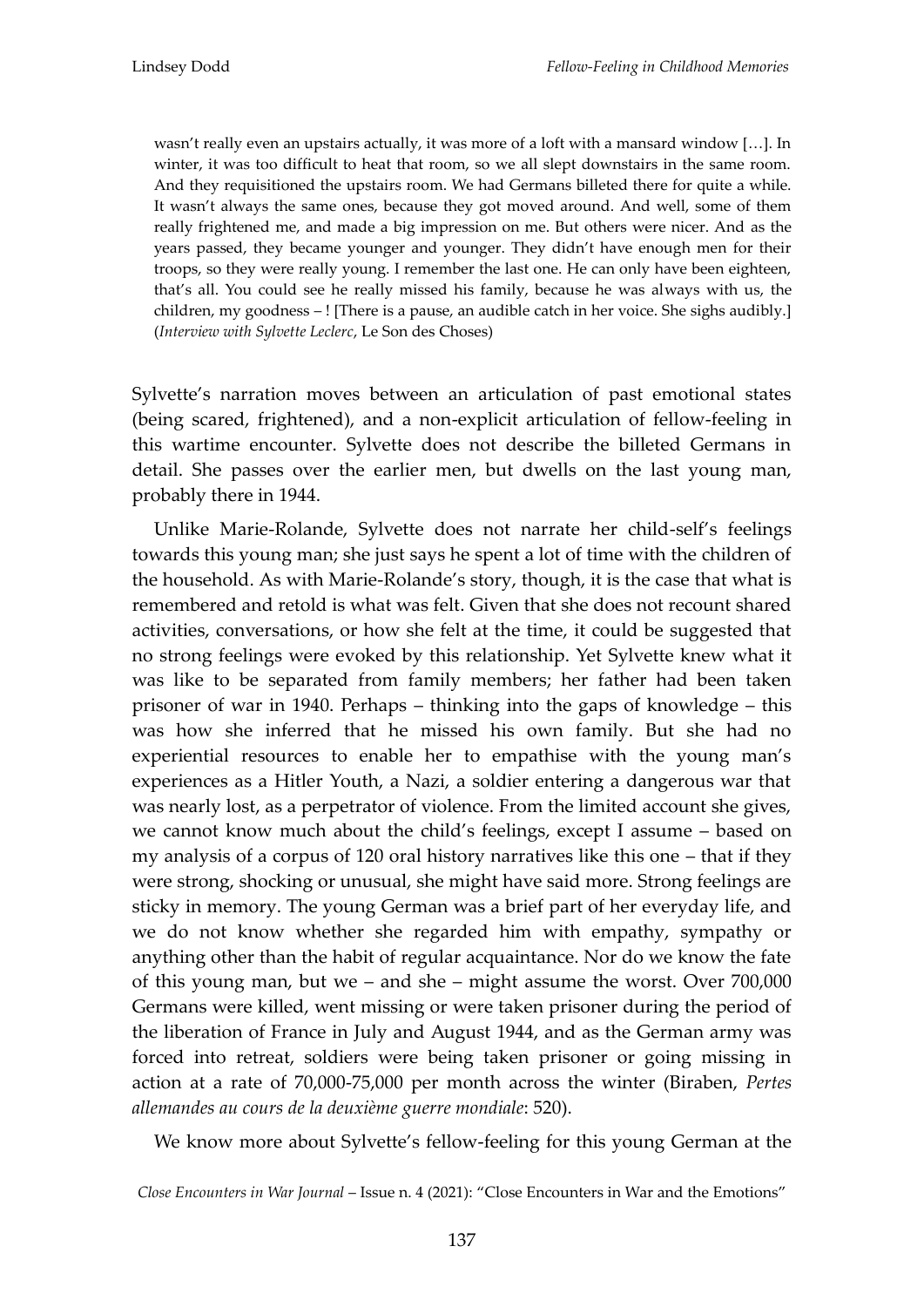point the story is recounted. The clue to this recalibration comes in the vocalisation of her narrative. The intensity of feeling comes through her final exclamation "My goodness – !" with an audible catch, a sigh and a pause. She holds back, perhaps regretful of the loss of life his presence in her childhood home implied as the Nazis had "used up" Germany's male population by then; perhaps saddened, even horrified, in the face of war's excess. Sylvette cannot put herself in his shoes, but her exclamation speaks of compassion for him, or for his loved ones. There may be empathy here, alongside sympathy: the two are not mutually exclusive. Sylvette may have had children and grandchildren herself (none are mentioned in the interview); even if not, as an adult she would have observational knowledge of the deep scars bereavement leaves on parents. She might empathise with the young German and/or his family, and/or sympathise with them.

Yet the young German man was an enemy. Aged eighteen in 1944, he likely joined the Hitler Youth around 1940; membership for eligible populations was around 98 percent in 1939 (Kater, *Hitler Youth*, cited in Miller and others, *Indoctrination and coercion in agent motivation*: 202). Research suggests that the Hitler Youth generation of soldiers had 'internalized Nazism' (210) and observers remarked on their fanaticism (195). Sylvette, as a child civilian, was a victim of the Nazi quest for dominance, struggling with the severe food shortages that German requisitions created in France, and deprived of her father for several years as a prisoner-of-war; when he returned, he was seriously ill and immediately bereaved when his own mother died. Sylvette was not a victim of *this* young German, however, and her compassion for an enemy of France, and a member of an anti-Semitic perpetrator society, complicates her fellow-feeling in the post-war world. It has been said that there is a "madness" in trying to 'understand' perpetrators, and such acts are 'morally inappropriate'; on the other hand, Gobodo-Madikizela writes of the 'critical and foundational role that understanding and empathic connection with the Other play in forgiveness' (*Empathic Repair after Mass Trauma*, 342). There is empathy in Sylvette's recognition of what fear and loss felt like; but more powerfully there is sympathy: her bleak sorrow at war's devastating consequences. Just as there was a gap for Marie-Rolande between her girl-self's feelings towards her mother and what, in the adult recollection, appeared a reasonable response of a struggling mother, so there is a gap here between the sympathy Sylvette feels, and what might be deemed morally appropriate, given that such sympathy works to neutralise his guilt, transforming *this* war to *any* war, *his* loss to *all* loss, his crimes to her sorrow.

*Close Encounters in War Journal* – Issue n. 4 (2021): 'Close Encounters in War and the Emotions'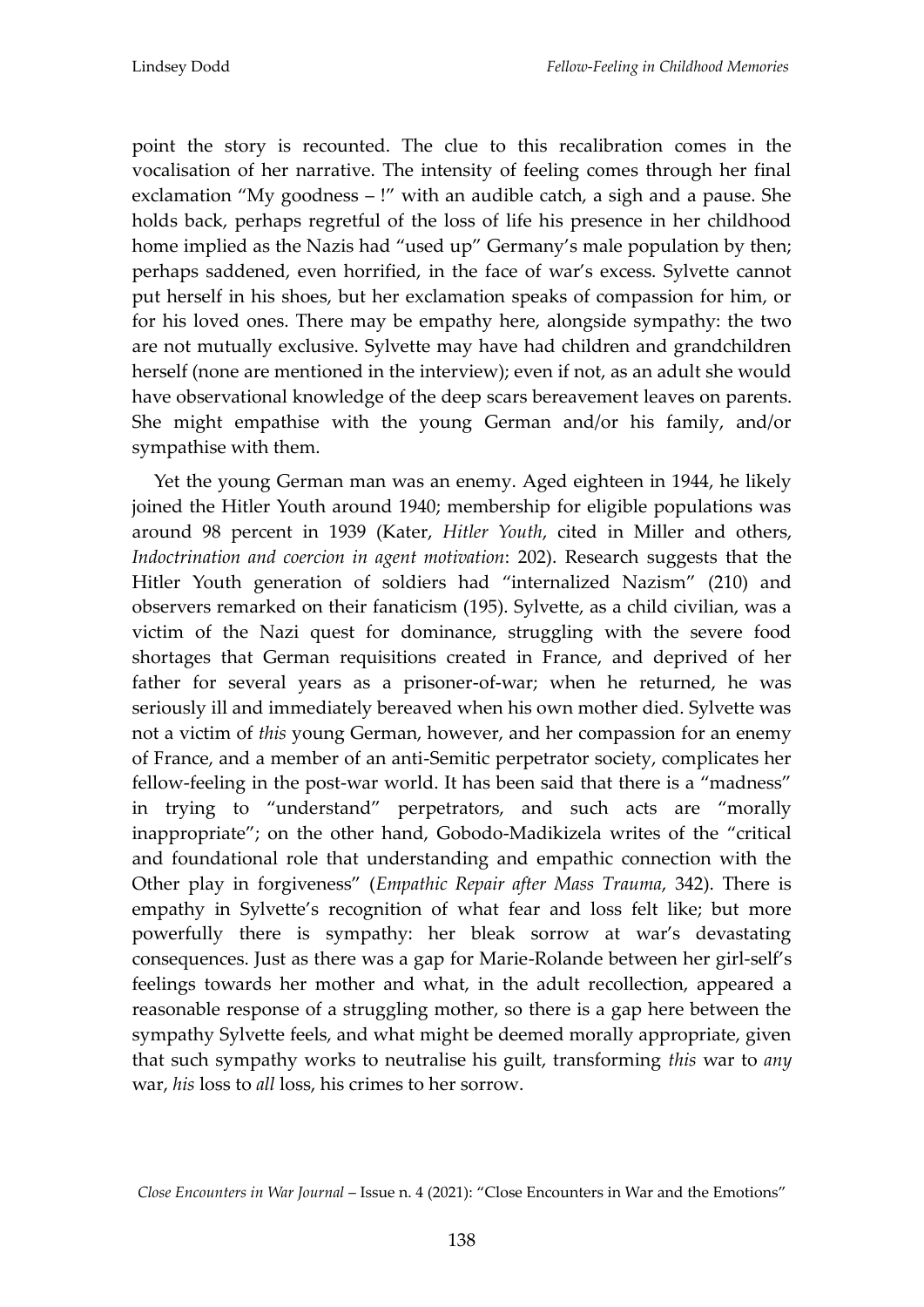## **Cries from a train**

Remy was born in 1937, and his parents were stationmasters at a rural railway crossing near Audeville (Loiret). The crossing was about twelve kilometres to the north of Pithiviers, where an internment camp for Jews in France was situated. Six convoys of Jews rounded up in Paris left Pithiviers for Auschwitz between June and September 1942. It was usually the case that children were separated from their parents at Pithiviers before the adults were deported. The children themselves may have then been transported to Drancy camp in Paris, from where many were also deported. Remy was only five or six years old, and knew nothing of this. In his interview, he described a vivid memory:

I'm on the platform with my mother, and a train is coming, it's slowing down, it's not going to stop, but we hear children screaming, crying, they were throwing things from – , and so I asked my mother, "Why are those children crying ?" And she said, "Well, what can you expect, they're just little children and they've been taken from their parents, and they're sending them to Germany.' That was it. Just, they're little children – she didn't say Jewish children – just little children, they've taken them from their parents. Who had taken them? We didn't know – in fact, it was French people, not Germans – and they were taking them to Germany. To do what? That was it. And me, [...] well, I was barely six years old, I asked her questions anyway, lots of questions. But that, the story of those children left such a mark on me; why? Well first, because it was children, they were in cattle wagons, do you understand, and you couldn't see their faces, but you could hear the screams, screams [...]. (*Interview with Remy Ménigault*, Rails et Histoire)

At this point, the interview jumped to a more solid-voiced Remy speaking about another topic. A note was included with the interview: the archivists explained that they had decided to cut out part of the recorded interview, out of respect for the interviewee's distress. They recognised that this was an erasure of important non-verbal communication but had chosen, nonetheless, not to archive the full extent of his emotional breakdown. It was, and this was their hope, clear how he felt.

As a little boy, Remy struggled to understand what he was witnessing, or rather, what he could hear. As Plessner has written, "the aural impression [of crying...] holds us in its spell, it is contagious  $[...]$  The  $[...]$  crying of our fellow man [grips] us and [makes] us partners of his agitation without knowing why" (Plessner, cited in Kramer, *As if*: 285). What Remy saw was incomprehensible to him, but what he heard made sense: the child recognised other children's distress. Remy's mother's explanation – that the children had been separated from their parents – was likewise comprehensible insofar as he knew he would not like being separated from his own parents. As a causal explanation, it

*Close Encounters in War Journal* – Issue n. 4 (2021): 'Close Encounters in War and the Emotions'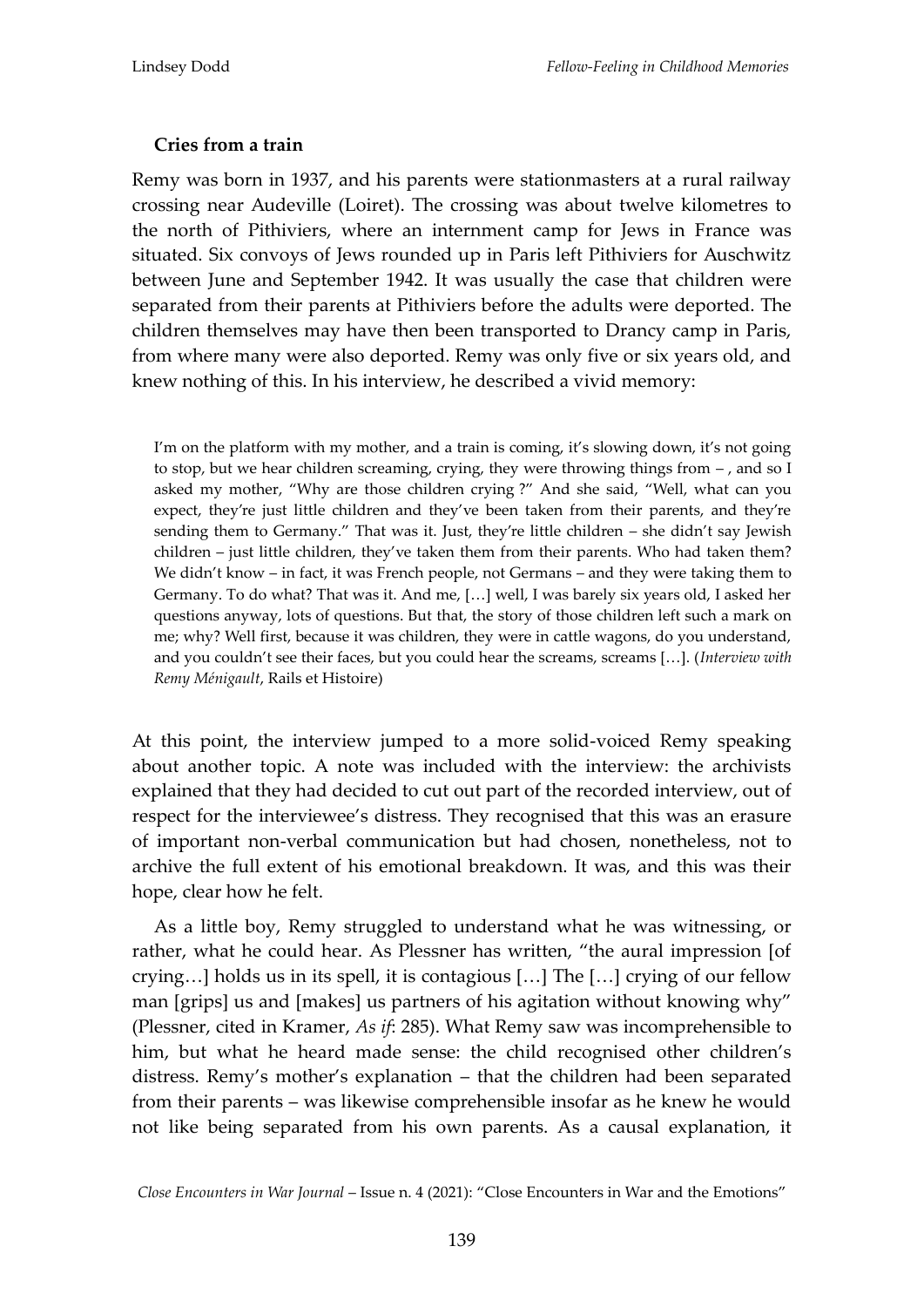matched the distress he heard. Without knowledge of why *these* children had been taken, a certain affective intensity may have gathered here as the little boy feared a similar fate for himself. Remy's fellow-feeling towards the sightless, screaming children, a puzzling empathy comprised only of partial knowledge, left a powerful impression.

The recalibration of Remy's fellow-feeling for these Jewish children in adulthood provides evidence of the limits of empathy, and a further role for sympathy in the face of empathic impotence. What Remy has learnt across his life about the fate of such children transforms his child's pained curiosity into overwhelming horror at what he had witnessed. The Jewish children's anguished cries resonated to a degree with the child, but the adult understands that he can never know how their fear felt; nothing can 'affectively match' their pain; nothing is 'similar enough' (Smith, *What is Empathy for?*: 712 and 715). So Remy cannot empathise; his feelings are not theirs. But sympathy is a source of unease, for what can sympathy *do* in the face of abjection? Sara Ahmed notes that 'stories of pain involve complex relations of power' (*Cultural Politics of Emotion*: 22). Remy's compassion reflects the "patterns of [...] subordination responsible for such suffering' (Spelman, cited in Ahmed, *Cultural Politics of Emotion*: 22). Remy was in a literal sense a bystander to the persecution of these children; but years later, *he* is protected by the archivists, his distress respectfully effaced from the record. Michael Rothberg has developed the analytical category of the 'implicated subject' to explore what it means to be 'a participant in histories and social formations that generate the positions of victim and perpetrator [...but] in which most people do not occupy such clearcut roles' (*The Implicated Subject*: 1). The category of the implicated subject helps move away from 'categories of guilt and innocence' (34), both expanding the 'ethical burden' to include the beneficiaries of violence towards others, but also 'loosens the terms' of that burden by separating it from the ambiguities of guilt (20-21). The little boy Remy did not perpetrate the crimes against these Jewish children. Yet part of Remy's deeply felt distress may stem from his being an 'onlooker to violence' (Gobodo-Madikizela, *Empathic Repair after Mass Trauma*: 333) from a perpetrator nation. In his interview, Remy states that 'it was French people' who were responsible here. Nearly 76,000 Jews were deported from France with the complicity of the French government. Very evidently, Remythe-child may have feared being on the train, but he never would be; Remy-theman lived to cry in his old age, but those children did not.

Hannah Arendt wrote that during the deportation of the Jews, non-Jewish populations 'could not have cared less' (Arendt, cited in Gobodo-Madikizela, *Empathic Repair after Mass Trauma*: 334). Remy did care, to the extent that he was

*Close Encounters in War Journal* – Issue n. 4 (2021): 'Close Encounters in War and the Emotions'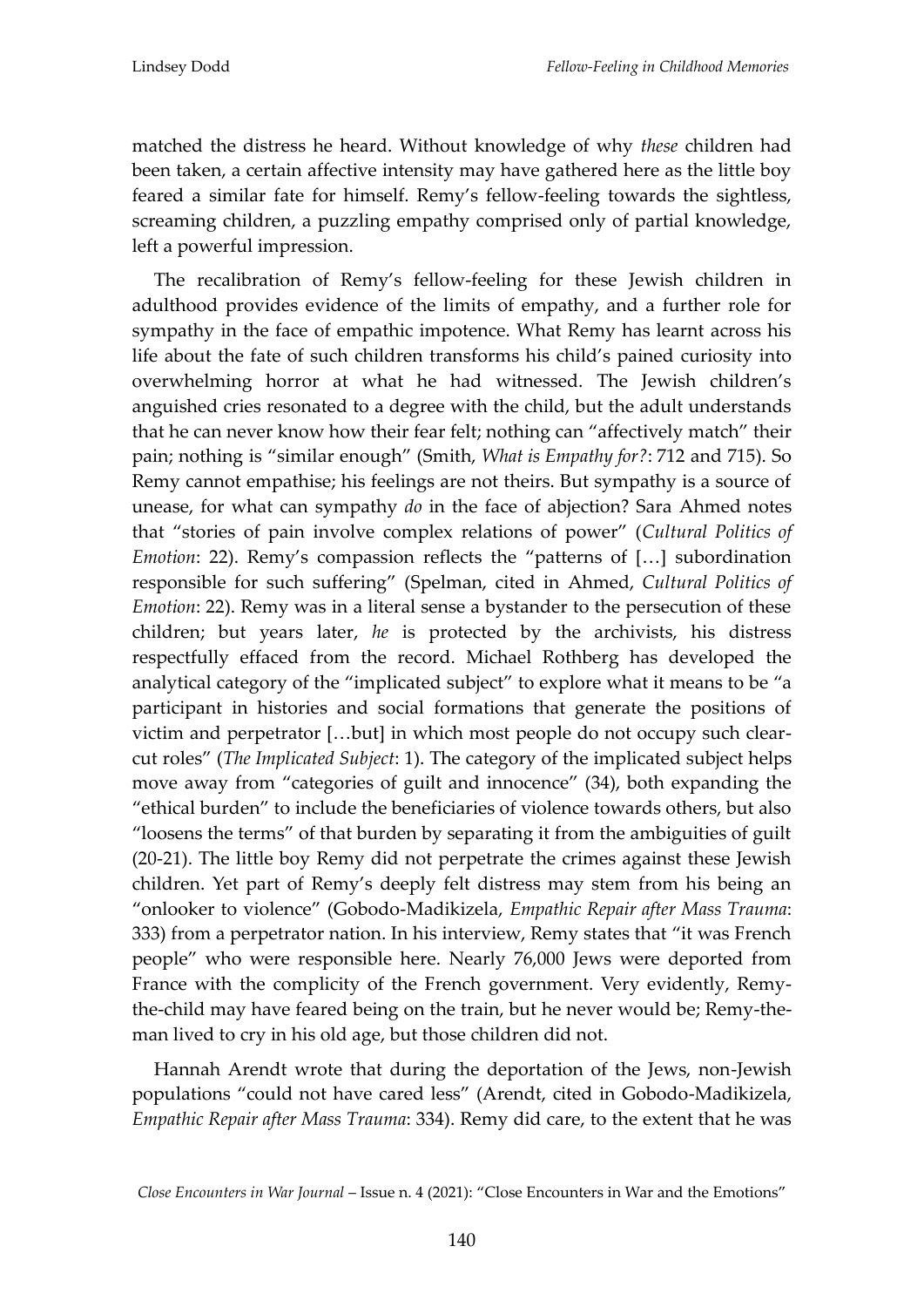upset by what he heard; a child recognised other children's distress. Remy, unlike Marie-Rolande, was not old enough to reason his emotion, however. The recalibration of Remy's fellow-feeling for these children creates acute discomfort in part because of his impotence; as a child onlooker, his feelings are not consonant with those expressed in public memorials and apologies where responsibility can be assumed and forgiveness sought. He heard them crying, but did nothing; he could do nothing. There is a gap between the child upset by other children's distress, and the man who can never feel *those* feelings, never know *that* pain. It would be wholly inappropriate to try to put himself in their shoes; empathy can only fail here. Remy is left with sympathy: with compassion that overflows language and resists composure. His sorrow rests on the knowledge of their pain, but acknowledges the gulf that separates him from them. It is this affective gulf, into which are poured all the complexities of the implicated subject, which breaks him. That he cares is evident. But when empathy has reached its limits, it is left to sympathy, respecting the essential separateness of souls, to recognise the enormity of past wounds.

## **Conclusion: the "ethical demand" at the limits of empathy**

Feelings with, for and about other people, and claims to feel with, for and about other people, are complicated and intriguing. Fellow-feeling, whether sympathy or empathy, engenders a set of moral and ethical questions about who should or can feel what about whom, why, and with what consequences. As this article has suggested, the intimate realm of the everyday is rich terrain for examining instances of fellow-feeling in wartime close encounters, whether they be within families, across the enemy-victim divides, or in relation to persecuted-persecutor populations. It has also indicated some of the shifts which become evident when past attitudes are recounted in later life, following changes in life experience, knowledge and emotional range, and in post-conflict cultural and political contexts. The article has analysed past fellow-feeling through oral history interviews, although it is of course possible that other sources – particularly qualitative ones – might be useful for thinking about how feelings towards and about other people provide evidence for complicated political and moral judgements inside populations at war. These may be important insofar as they encourage or dissuade action – including care – and so have a very real historical value in relation to the intention and motivation of historical action. A further intention was to demonstrate that secondary analysis of oral history interviews can be undertaken using affective practices, including a conscious, subjective attunement to the beyond-language impressions that the felt realm of experience leaves in the narrative. These may be interpretively

*Close Encounters in War Journal* – Issue n. 4 (2021): 'Close Encounters in War and the Emotions'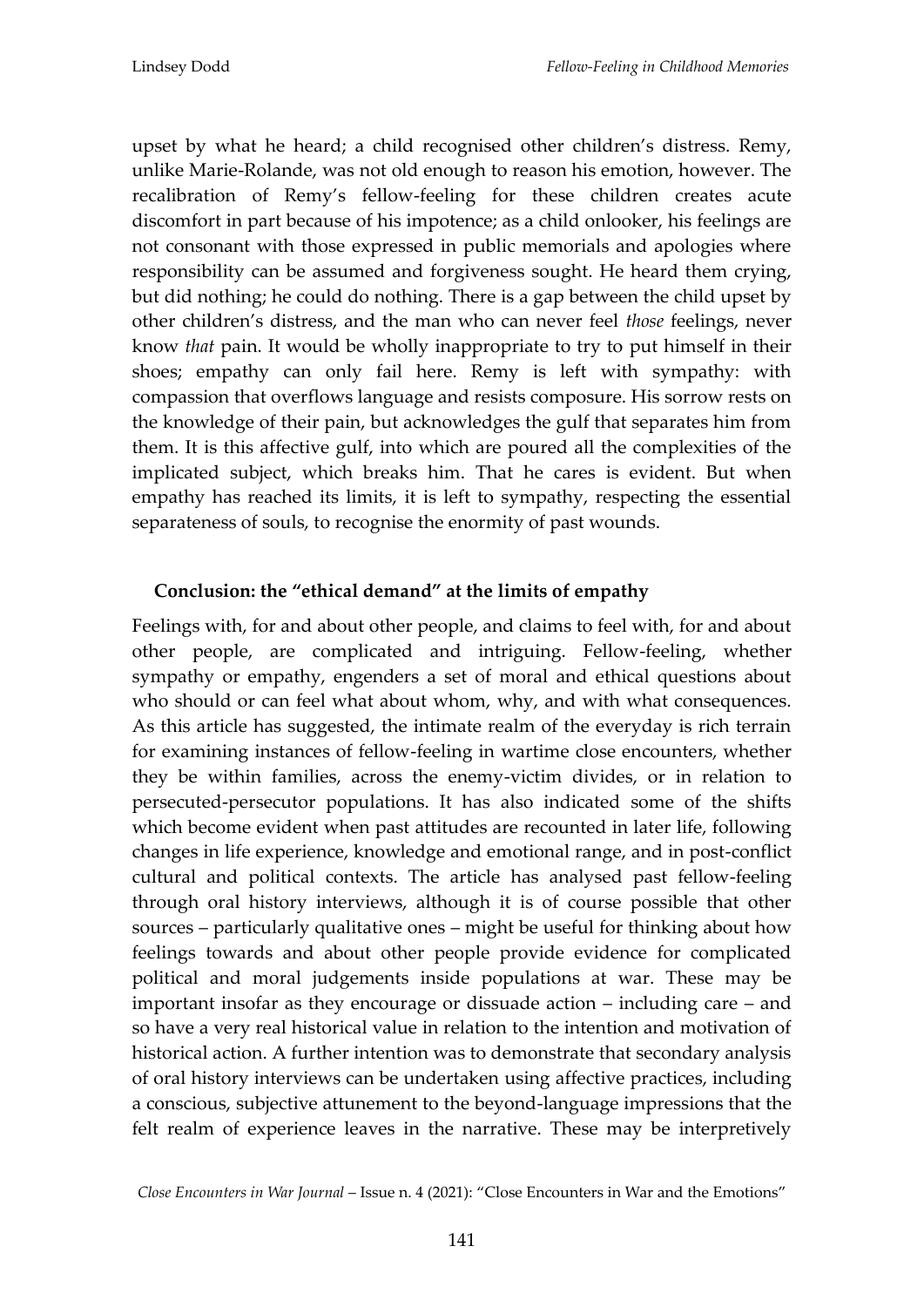discerned through intensities of feeling that accrete around particular people or events, or by thinking about why particular memories might get stored, retrieved and told.

Empathy is something of a buzzword in its popular usage, sold as a cure for intolerance, hate and exclusion. But empathy may not always be the route to caring more or caring better. This article has attempted to show where sympathy steps in, given empathy's limitations in terms of assumption, effacement and experience. Sympathy matters because it invokes care, concern and responsibility for another's wellbeing. Ahmed writes of the 'ethical demand' in relation to fellow-feeling: 'I must act about that which I cannot know, rather than act insofar as I know' (*Cultural Politics of Emotion:* 31). As an historian who is not French, who is not a war child, and who is not Jewish, this injunction feels pertinent: I research and I write about that which I cannot know, and I shall not pretend that I do. For this reason, many conventions of traditional historical writing – conclusiveness, confident argumentation, mastery – are inappropriate. Instead, this article opts for many perhapses, and offers the alternative of being open to being affected by that which I cannot know and feel, thinking into the gaps and spaces of knowledge to expand the possibilities of past experience, rather than to insist on its certainties.

#### **References**

#### **Oral history interviews**

- Cornuéjols, Marie-Rolande (born *c.* 1930). Archives municipales de Beaune. Interviewer unknown (undated, but *c.* 2002).
- Leclerc, Sylvette (born 1932). *Le Son des Choses* (https://lesondeschoses.org/). Interviewer Julien Rocipon (2010).
- Ménigault, Remy (born 1937). *Rails et Histoire* (Association pour l'histoire des chemins de fer). Interviewer unknown at the time of access (2013).

#### **Bibliographical sources**

- Merriam-Webster Dictionary. *Empathy*. [https://www.merriam](https://www.merriam-webster.com/dictionary/empathy#note-1)[webster.com/dictionary/empathy#note](https://www.merriam-webster.com/dictionary/empathy#note-1)-1, accessed 29 July 2021.
- [www.twentyonetoys.com/blogs/teaching](http://www.twentyonetoys.com/blogs/teaching-empathy/brene-brown-empathy-vs-sympathy)-empathy/brene-brown-empathy-vs[sympathy,](http://www.twentyonetoys.com/blogs/teaching-empathy/brene-brown-empathy-vs-sympathy) accessed 30 July 2021.
- Ahmed, Sara. *Collective Feelings: Or, the Impressions Left by Others.* «Theory, culture & society», 21, 2 (2004): 25-42.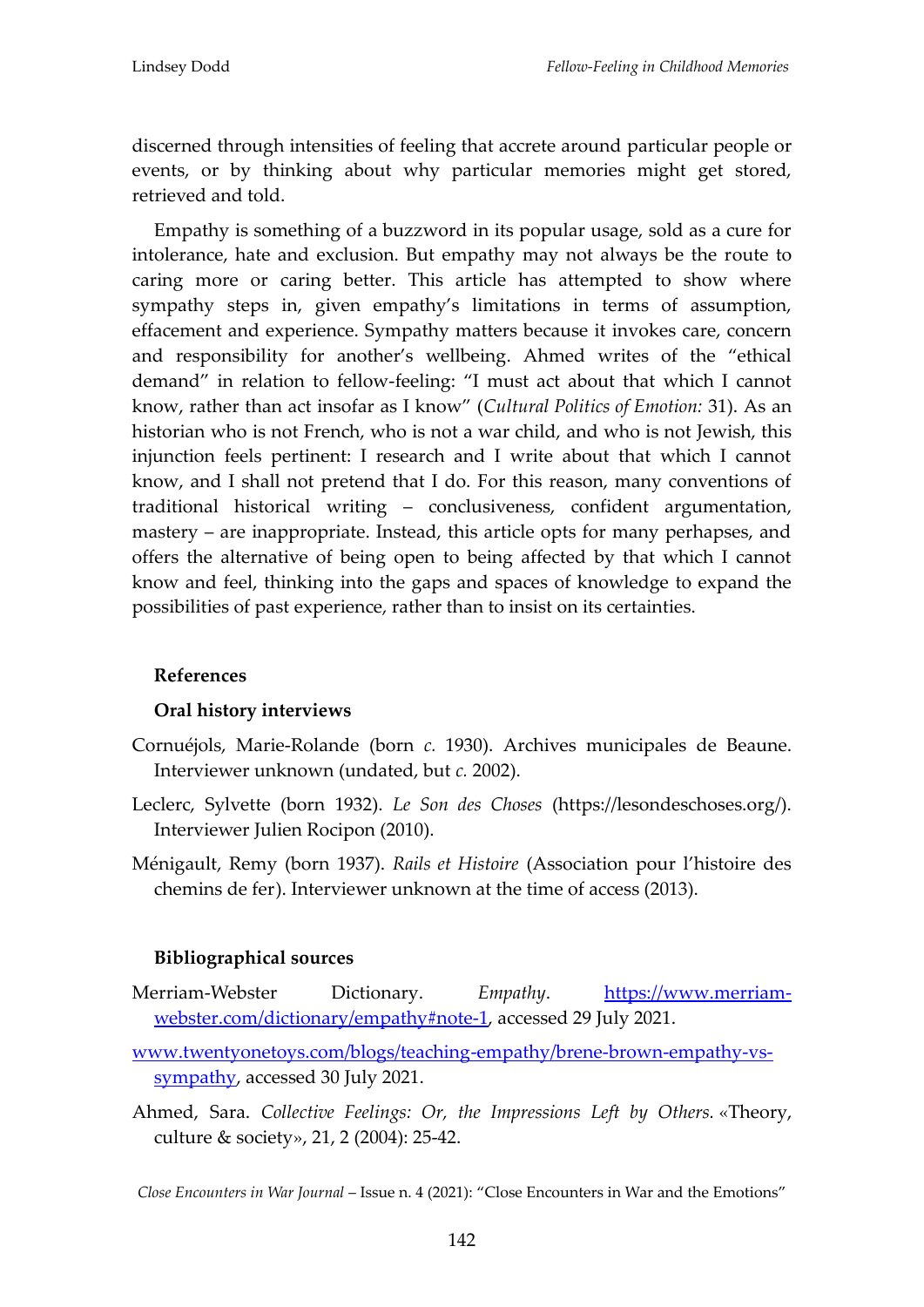――――. *The Cultural Politics of Emotion*. 2nd ed. Edinburgh: Edinburgh University Press, 2014.

- Arendt, Hannah and Jens Kroh. *Eichmann in Jerusalem*. New York: Viking Press, 1964.
- Bericat, Eduardo. *The Sociology of Emotions: Four Decades of Progress*. «*Current Sociology*», 64, 3 (2015): 491-513.
- Biraben, Jean-Noël. *Pertes allemandes au cours de la deuxième guerre mondiale*. «Population», 16, 3 (1961): 517-520.
- Byrne, Fiona. *Growing up in "The Mental": Childhood Experiences at Cavan and Monaghan Mental Hospitals on the Irish Border, 1930-1950*. «Oral History», 46, 2 (2018): 87-96.
- Carroll, Grace and Others. *Evaluation of Nutrition Interventions in Children in Conflict Zones: A Narrative Review*. «Advances in Nutrition», 8, 5 (2017): 770- 779.
- Clifford, Rebecca. *Survivors. Children's Lives After the Holocaust*. New Haven: Yale University Press, 2020.
- Code, Lorraine. *Ecological Thinking. The Politics of Epistemic Location*. New York: Oxford University Press, 2006.
- Corradini, Antonella and Alessandro Antonietti. *Mirror Neurons and their Function in Cognitively Understood Empathy.* «Consciousness and cognition», 22, 3 (2013): 1152-1161.
- Cullinane, Liam. *"The Man Was the Fella that Went Out to Work": Men, Women and Work in Cork, Ireland, 1945-1990*. «Oral History», 46, 2 (2018): 63-74.
- Daniele, Vittorio and Renato Ghezzi. *The impact of World War II on Nutrition and Children's Health in Italy.* «Investigaciones de Historia Económica», 15 (2017): 119-131.
- Darwall, Stephen. *Empathy, Sympathy, Care*. «Philosophical Studies», 89, 2-3 (1998): 261-282.
- Deonna, Julien. *The Structure of Empathy*. «Journal of Moral Philosophy», 4.1, 99- 116 (2007).
- Diamond, Hanna. *Fleeing Hitler. France, 1940*. New York: Oxford University Press, 2007.
- Dodd, Lindsey. *Children's Citizenly Participation in the National Revolution: The Instrumentalization of Children in Vichy France*. «European Review of History: Revue européenne d'histoire», 24, 5 (2017): 759-780.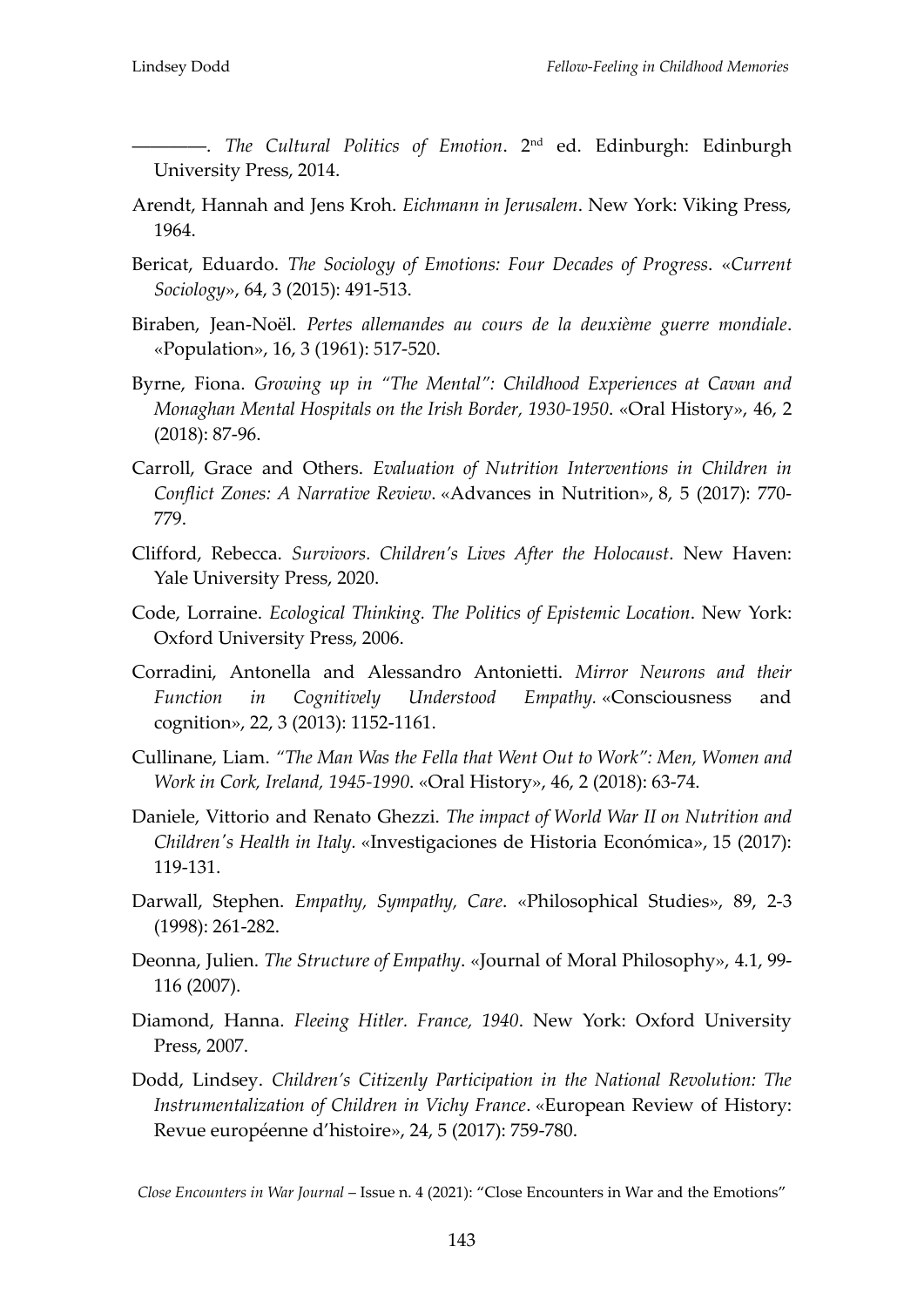――――. *The Evacuation of Children Inside Wartime France*. «Nottingham French Studies», 59, 2 (2020): 159-173.

――――. *French Children Under the Allied Bombs, 1940-1945. An Oral History*. Manchester: Manchester University Press, 2016.

――――. '*Mon petit papa cheri": Children, fathers and family separation in Vichy France*. «Essays in French Literature and Culture», 54 (2017): 99-118.

――――. *Wartime Rupture and Reconfiguration in French Family Life: Experience and Legacy*. «History Workshop Journal», 88 (2019): 134-152.

- Donà, Giorgia. *"Situated Bystandership" During and After the Rwandan Genocide.* «Journal of Genocide Research», 20, 1 (2018): 1-19.
- Field, Sean. *Critical Empathy through Oral Histories after Apartheid.* «Continuum», 31, 5 (2017): 660-670.
- Frierson, Cathy. *Silence Was Salvation. Child Survivors of Stalin's Terror and World War II in the Soviet Union.* New Haven: Yale University Press, 2015.
- Gildea, Robert. *Marianne in Chains. In Search of the German Occupation, 1940-1945*. Basingstoke: Macmillan, 2002.
- Gleason, Mona. *Avoiding the Agency Trap: Caveats for Historians of Children, Youth, and Education*. «History of Education», 45, 4 (2016): 446-459.
- Gobodo-Madikizela, Pumla. *Empathic Repair after Mass Trauma: When Vengeance is Arrested*. «European Journal of Social Theory», 11, 3 (2008): 331-350.
- Hamilakis, Yannis. *Sensorial Assemblages: Affect, Memory and Temporality in Assemblage Thinking*. «Cambridge Archaeological Journal», 27, 1 (2017): 169- 182.
- Henckens, Marloes and Others, *Stressed Memories: How Acute Stress Affects Memory Formation in Humans.* «The Journal of Neuroscience», 29/32 (2009): 10111-10119.
- Jessee, Erin. *Negotiating Genocide in Rwanda. The Politics of History*. New York: Springer, 2017.
- Kater, Michael. *Hitler Youth*. Cambridge, MA: Harvard University Press, 2009.
- Klarsfeld, Serge and Others. *Le sauvetage des enfants juifs de 1940 à 1944.* «Le Monde Juif», 136, 4 (1989): 147-175.
- Knudsen, Britta Timm and Carsen Stage (eds.). *Affective Methodologies. Developing Cultural Research Strategies for the Study of Affect*. Basingstoke: Palgrave Macmillan, 2015. 119-139.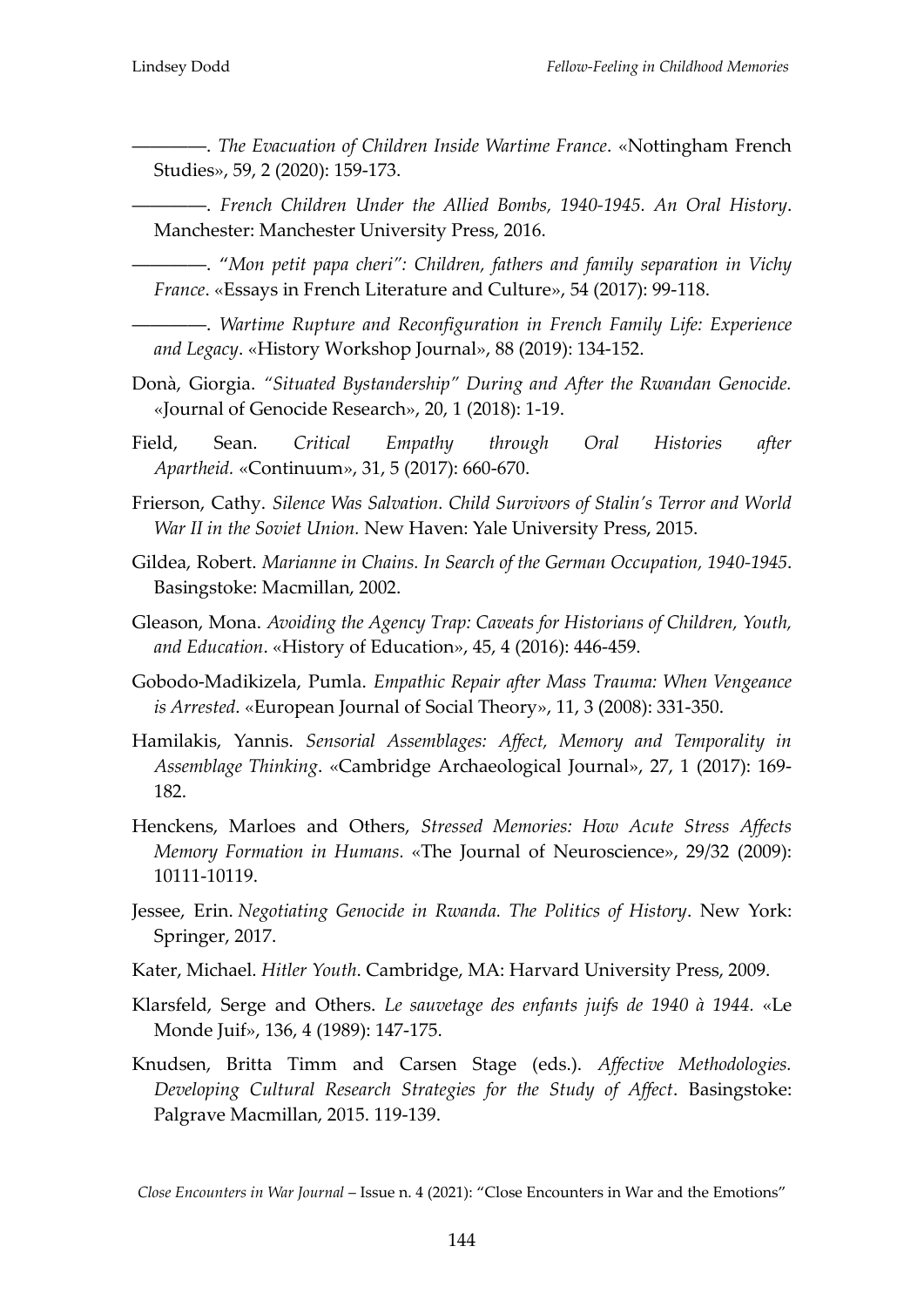- Kramer, Chris. *As if: Connecting Phenomenology, Mirror Neurons, Empathy, and Laughter.* «PhaenEx», 7, 1 (2012): 275-308.
- Lanzoni, Susan. *Empathy. A History*. New Haven: Yale University Press, 2018.
- Ledoux, Sébastien. *Le devoir de mémoire. Une formule et son histoire*. Paris: CNRS Éditions, 2016.
- Levine, Linda, Heather Lench and Martin Safer. *Functions of Remembering and Misremembering Emotion*. «Applied Cognitive Psychology», 23 (2009): 1059- 1075.
- Massumi, Brian. *The Autonomy of Affect.* «Cultural Critique», 31 (1995): 83-109.
- Matthews, Jodie. *Romani Pride,* Gorja *Shame: Race and Privilege in the Archive*. «Oral History», 49, 2 (2021): 57-68.
- Miller, Charles, Benjamin Barber and Shuvo Bakar. *Indoctrination and Coercion in Agent Motivation: Evidence from Nazi Germany*. «Rationality and Society» 30, 2 (2018): 189-219.
- Moyn, Samuel. *Empathy in History, Empathizing with Humanity*. «History and Theory», 45, 3 (2006): 397-415.
- Phillips, Mark. *On the Advantage and Disadvantage of Sentimental History for Life*. «History Workshop Journal», 65 (2008): 49-64.
- Plamper, Jan. *The History of the Emotions: An Interview with William Reddy, Barbara Rosenwein and Peter Stearns*, «History & Theory», 49, 2 (2010): 237-265.
- Plessner, Helmuth. *Laughing and Crying. A Study of the Limits of Human Behavior*. Translated by James Spencer Churchill and Marjorie Grene. Evanston: Northwestern University Press, 1970.
- Portelli, Alessandro. *The Death of Luigi Trastulli and Other Stories. Form and Meaning in Oral History*. Albany: SUNY Press, 1991.
	- ――――. *The Order Has Been Carried Out: History, Memory, and Meaning of a Nazi Massacre in Rome*. New York: Palgrave Macmillan, 2003.
- Retz, Tyson. *Empathy and History. Historical Understanding in Re-enactment, Hermeneutics and Education*. New York: Berghahn Books, 2018.
- Roper, Michael. *The Unconscious Work of History*. «History Workshop Journal», 11, 2 (2014): 169-193.
- Rothberg, Michael. *The Implicated Subject. Beyond Victims and Perpetrators*. Stanford: Stanford University Press, 2020.
- Rousso, Henry. *The Vichy Syndrome. History and Memory in France since 1944*.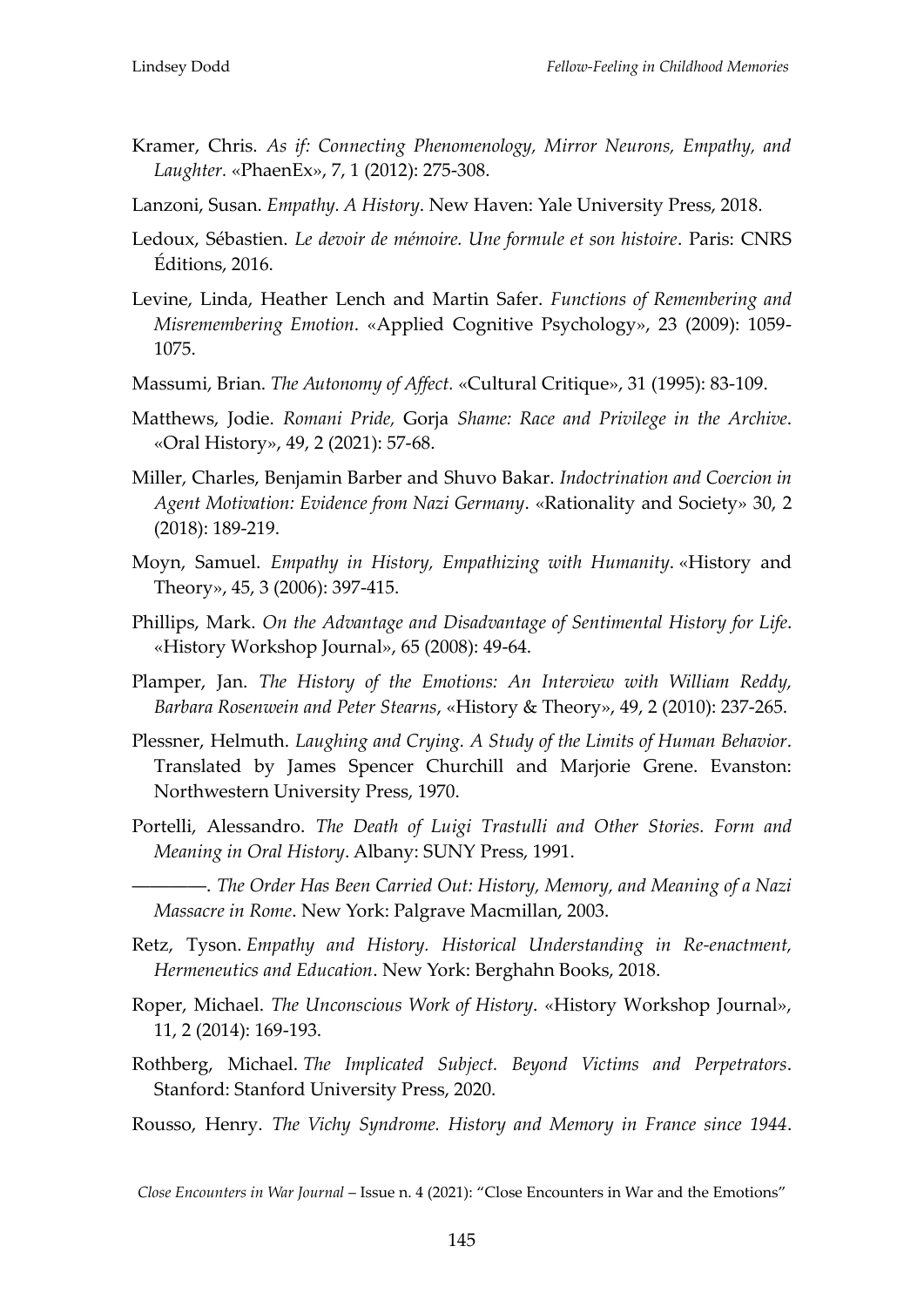Translated by Arthur Goldhammer. Cambridge, MA: Harvard University Press, 1991.

- Scollon, Christie Napa and Others. *The Role of Ideal Affect in the Experience and Memory of Emotions*. «Journal of Happiness Studies», 10 (2009): 257-269.
- Smith, Adam. *The Theory of Moral Sentiments*. London: Penguin, 2010.
- Smith, Joel. *What is Empathy for?.* «Synthese», 194, 3 (2017): 709-722.
- Solomon, Robert. *A Passion for Justice. Emotions and the Origins of the Social Contract*. Washington: Rowman & Littlefield, 1995.
- Spelman, Elizabeth. *Fruits of Sorrow. Framing Our Attention to Suffering*. Boston: Beacon Press, 1997.
- Stewart, Kathleen. *Ordinary Affects*. Durham: Duke University Press, 2007.
	- ――――. *Weak Theory in an Unfinished World.* «Journal of Folklore Research», 45, 1 (2008): 71-8.
- Sugden, Robert. *Beyond Sympathy and Empathy: Adam Smith's Concept of Fellow-Feeling*. «Economics & Philosophy», 18, 1 (2002): 63-87.
- Summerfield, Penny. *Reconstructing Women's Wartime Lives. Discourse and Subjectivity in Oral Histories of the Second World War*. Manchester: Manchester University Press, 1998.
- Thomson, Alistair. *Anzac Memories. Living with the Legend*. Oxford: Oxford University Press, 1994.
- ――――. *Indexing and Interpreting Emotion: Joy and Shame in Oral History*. «Studies in Oral History», 41 (2018): 1-11.
- Thrift, Nigel. *Non-Representational Theory. Space, Politics, Affect.* London: Routledge, 2007.
- Trigg, Stephanie. *Introduction: Emotional Histories – beyond the Personalization of the Past and the Abstraction of Affect Theory*. «Exemplaria», 26.1 (2014), 3-15.
- Trivelli, Elena. *Exploring a "Remembering Crisis": "Affective Attuning" and "Assemblage Archive" as Theoretical Frameworks and Research Methodologies*. In *Affective Methodologies. Developing Cultural Research Strategies for the Study of Affect*. Ed. by Britta Timm Knudsen and Carsen Stage. Basingstoke: Palgrave Macmillan, 2015. 119-139.
- Ugolini, Wendy. *Experiencing War as the "Enemy Other": Italian Scottish Experience in World War II*. Manchester: Manchester University Press, 2017.
- Vogel, Shane. *By the Light of what Comes after: Eventologies of the Ordinary*.